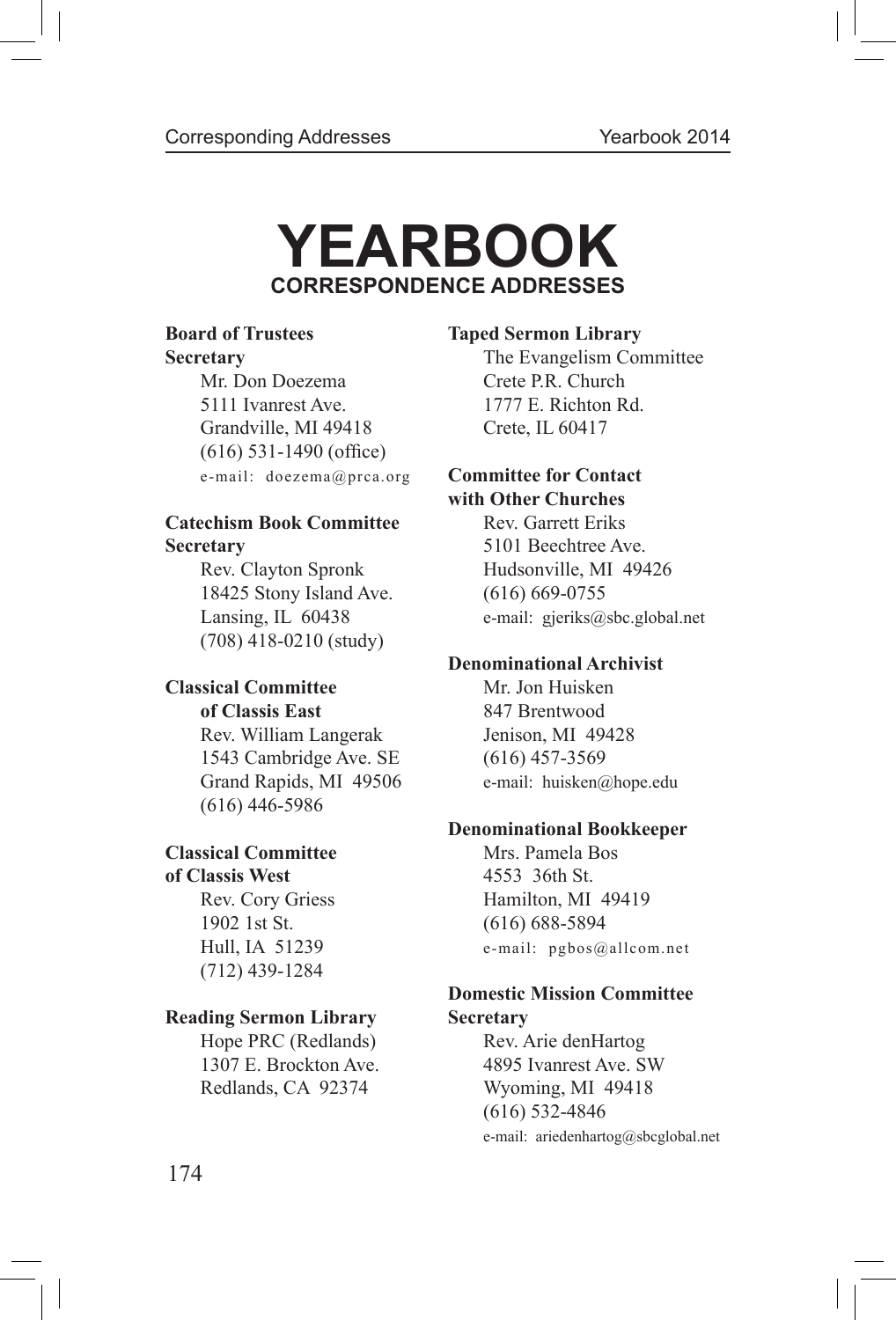# **Emeritus Committee Stated Clerk Secretary of Classis West**

251 W Center St.P.O. Box 212 (507) 442-5740 (507) 442-4441

# **Finance Committee**

Rev. Ronald VanOverloopMr. Don Doezema O-11243 8th Ave. NW 5111 Ivanrest Ave. Grand Rapids, MI 49534 Grandville, MI 49418  $(616)$  643-8085 (study)  $(616)$  531-1490 (office)

### **Foreign Mission Assistant Committee Secretary Synodical Stated Clerk**

e-mail: laning@prca.org

Mr. Bill VanOverloop Holland, MI 49424 7468 Russell Dr.. (616) 994-0263 Hudsonville, MI 49426 e-mail: sandbank@charter.net (616) 669-1504 e-mail: vanoverwill@gmail.com **Assistant**

847 Brentwood (616) 662-4128 Jenison, MI 49428 e-mail: klvo6@yahoo.com (616) 457-3569 e-mail: huisken@hope.edu **Theological School**

# Corresponding Addresses

Mr. Chester Hunter **Rev. Doug Kuiper** Edgerton, MN 56128Edgerton, MN 56128 e-mail: doug.kuiper@prca.org

#### **Secretary Synodical Stated Clerk**

Rev. James LaningRev. Ronald VanOverloop 1004 Hayes Ave. O-11243 8th Ave. NW Hull, IA 51239 Grand Rapids, MI 49534 (712) 439-1326 (616) 643-8085 (study)

#### **Synodical Treasurer**

**Student Aid** Mr. David Ondersma **Committee Secretary** 3521 Lakeshore Dr. N

#### **Synodical Treasurer**

**Stated Clerk Mr. Kevin VanOverloop of Classis East** 6606 Knollview Mr. Jon Huisken Hudsonville, MI 49426

# **Committee Secretary**

 Mr. Jon Huisken 847 Brentwood Jenison, MI 49428 (616) 457-3569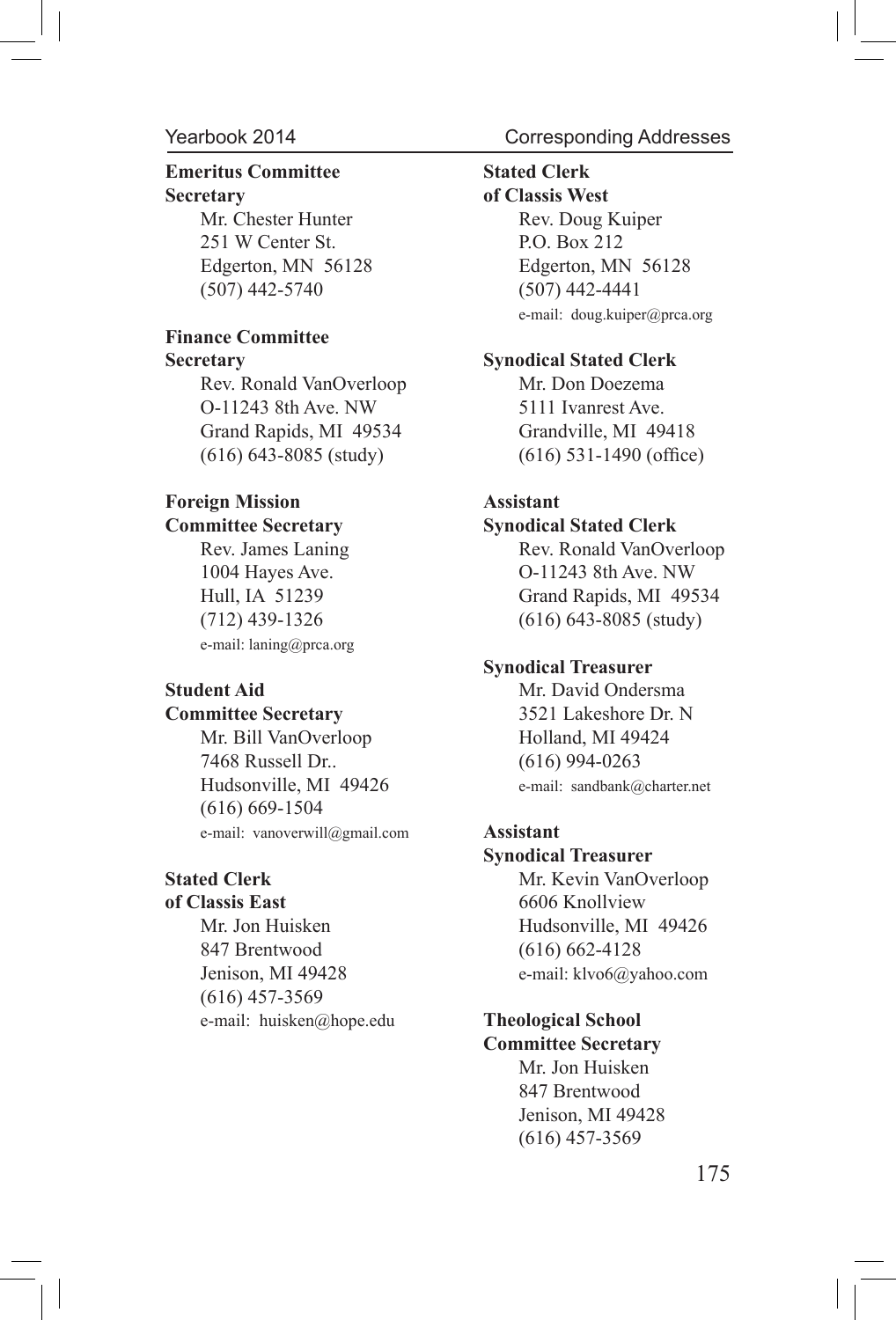# **CONSTITUENCY OF SYNODICAL COMMITTEES**

### **BOARD OF TRUSTEES**

| D. Doezema, D. Ondersma (concurrent with terms) |  |
|-------------------------------------------------|--|
|                                                 |  |

#### **CATECHISM BOOK COMMITTEE**

#### **COMMITTEE FOR CONTACT WITH OTHER CHURCHES**

#### **DOMESTIC MISSION COMMITTEE**

| Rev. A. Spriensma Rev. R. VanOverloop, Bruce Jabaay, |  |
|------------------------------------------------------|--|
|                                                      |  |
|                                                      |  |
|                                                      |  |
|                                                      |  |

#### **EMERITUS COMMITTEE**

| Primi               | Secundi |
|---------------------|---------|
| Chester Hunter 2017 |         |
|                     |         |
|                     |         |

#### **FINANCE COMMITTEE**

|--|--|--|--|--|--|--|--|

#### **FOREIGN MISSION COMMITTEE**

| Rev. C. Griess, Rev. D. Kuiper, Leon Uittenbogaard, Alan VanBemmel2017 |  |
|------------------------------------------------------------------------|--|
|                                                                        |  |
|                                                                        |  |

#### **STUDENT AID COMMITTEE**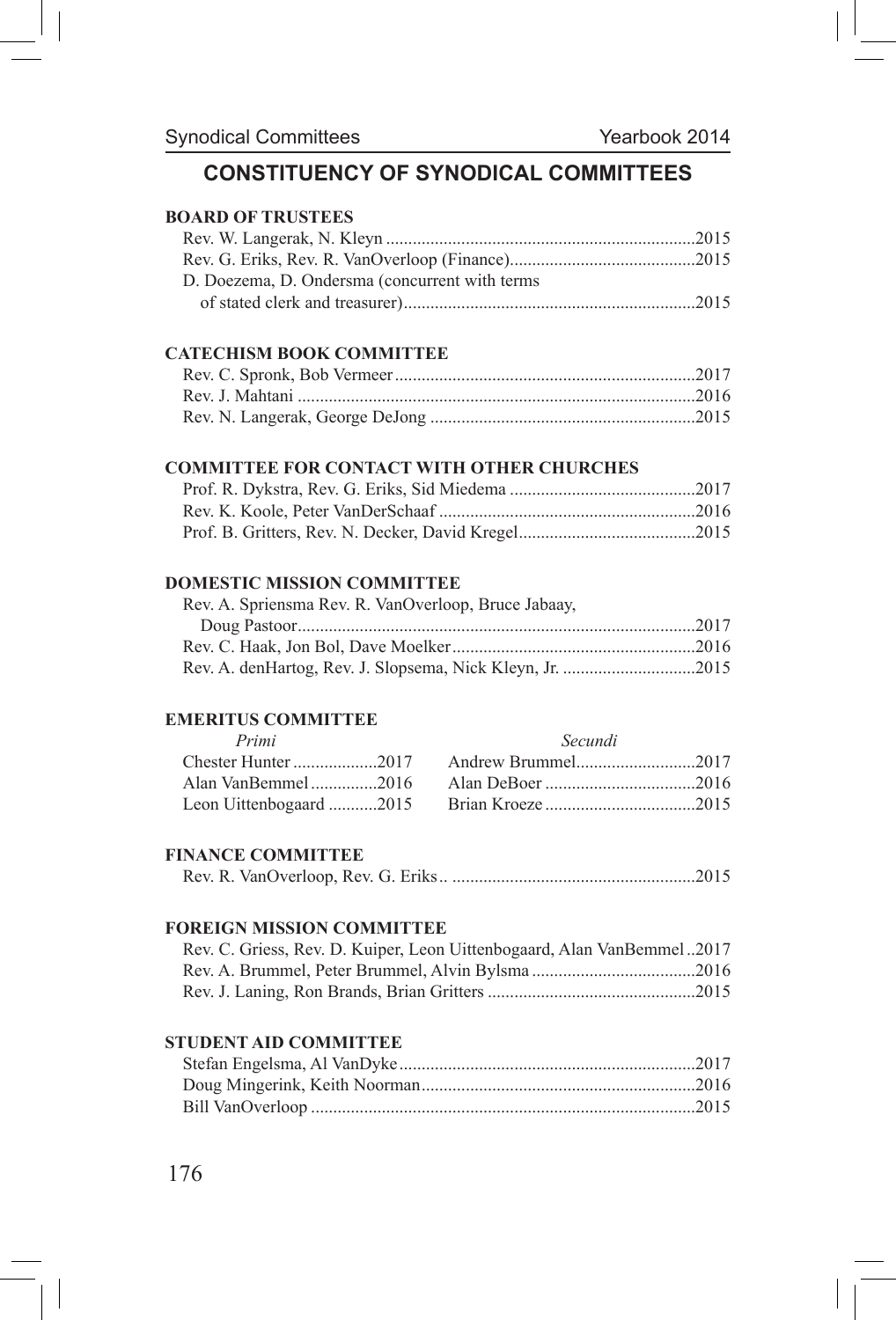### **THEOLOGICAL SCHOOL COMMITTEE**

| Rev. W. Langerak, Rev. R. VanOverloop, Jon Huisken, Cal Kalsbeek2017   |  |
|------------------------------------------------------------------------|--|
|                                                                        |  |
| Rev. D. Holstege, Rev. K. Koole, John VanBaren, Kevin VanOverloop 2015 |  |

### **DELEGATES** *AD EXAMINA* **— CLASSIS EAST**

| Primi | Secundi |
|-------|---------|
|       |         |
|       |         |
|       |         |

### **DELEGATES** *AD EXAMINA* **— CLASSIS WEST**

| Primi | Secundi |
|-------|---------|
|       |         |
|       |         |
|       |         |

# **CLERGY OF THE PROTESTANT REFORMED CHURCHES**

#### **BLEYENBERG,** Rev. Heath J. (Deborah)

| 750 Quincy St. SW             | Ordained: October 2008       |
|-------------------------------|------------------------------|
| Grandville, MI 49418          | Pastorates:                  |
| $(616)$ 570-8340              | Providence, Hudsonville, MI- |
| E-mail: hbleyenberg@yahoo.com | 2008                         |

#### **BRUINSMA**, Rev. Wilbur G. (Mary)

| 216 Thornberry Dr.          | Ordained: October 1978       |
|-----------------------------|------------------------------|
| Pittsburgh, PA 15235        | Pastorates:                  |
| $(412)$ 727-6811(home)      | Faith, Jenison, MI-1978      |
| $(412)$ 727-6778 (study)    | Missionary to Jamaica-1984   |
| E-mail: willb52@comcast.net | First, Holland, MI-1989      |
|                             | Kalamazoo, MI-1996           |
|                             | Eastern Home Missionary-2006 |

# **BRUMMEL,** Rev. Allen J. (Crysta)

3210 S. Fernwood Ave. Ordained: November 1995 Sioux Falls, SD 57110 Pastorates:  $(605)$  271-3692 (office) South Holland, IL—1998

(605) 370-0200 (home) First, Edgerton, MN—1995 E-mail: a.brummel@prca.org Missionary in Sioux Falls—2007 Heritage, Sioux Falls, SD—2010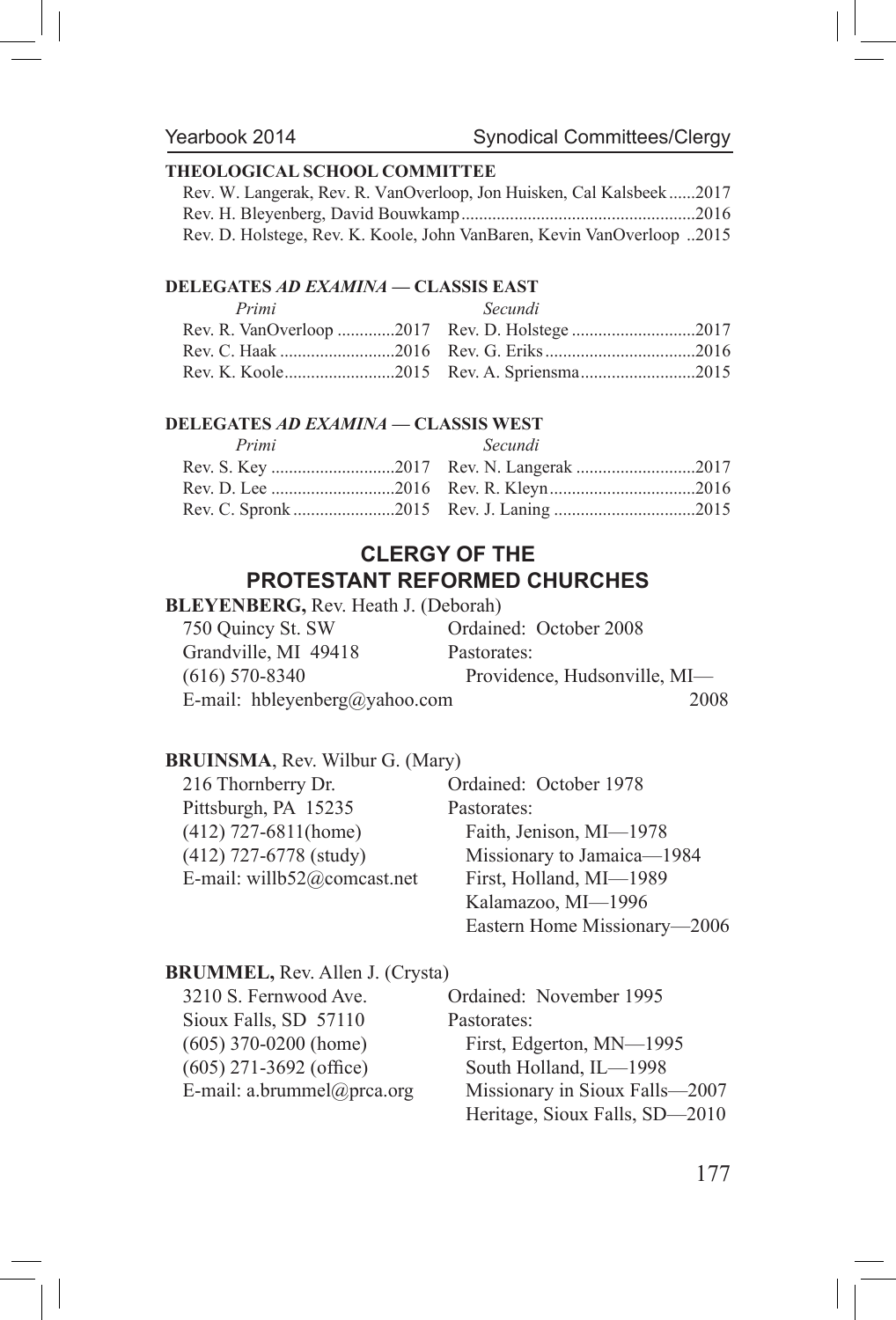$\overline{\phantom{a}}$ 

| CAMMENGA, Prof. Ronald L. (Rhonda)<br>202 Suncrest Ct.<br>Grandville, MI 49418<br>$(616) 667-9446$ (home)<br>$(616)$ 531-1490 (study)<br>E-mail: cammenga@prca.org | Ordained: September 1979<br>Pastorates:<br>Hull, IA-1979<br>Loveland, CO-1984<br>Southwest, Grandville, MI-1993<br>Faith, Jenison, MI-2004<br>Prot. Ref. Seminary-2005                                                |
|--------------------------------------------------------------------------------------------------------------------------------------------------------------------|-----------------------------------------------------------------------------------------------------------------------------------------------------------------------------------------------------------------------|
| DECKER, Rev. Nathan P. (Jessica)<br>3421 Hillcrest Rd.<br>Hudsonville, MI 49426<br>$(616)$ 797-4080<br>E-mail: nate.p.decker@gmail.com                             | Ordained: September 2011<br>Pastorates:<br>Trinity, Hudsonville, MI-2011                                                                                                                                              |
| denHARTOG, Rev. Arie J. (Sherry)<br>4895 Ivanrest Ave. SW<br>Wyoming, MI 49418<br>$(616)$ 532-4846<br>E-mail: ariedenhartog@<br>sbcglobal.net                      | Ordained: October 1974<br>Pastorates:<br>Wyckoff, NJ-1974<br>Foreign Missionary,<br>Singapore-1979<br>Randolph, WI-1987<br>Redlands, CA-1990<br>Minister-on-Loan,<br>Singapore-2001<br>Southwest, Grandville, MI-2005 |
| DeVRIES, Rev. Michael J. (Dawn)<br>2034 Skyline Dr.<br>Kalamazoo, MI 49006<br>$(269)$ 349-5202<br>E-mail: revmjdevries@<br>gmail.com                               | Ordained: October 1978<br>Pastorates:<br>Southwest, Grandville, MI-1978<br>First, Edgerton, MN-1985<br>First, Edmonton, AB-1995<br>Wingham, ON-2004<br>Kalamazoo, MI-2010                                             |
| DYKSTRA, Prof. Russell J. (Carol)<br>7128 Keystone Ct.<br>Jenison, MI 49428<br>$(616) 662 - 1244$ (home)<br>$(616)$ 531-1490 (office)<br>E-mail: dykstra@prca.org  | Ordained: September 1986<br>Pastorates:<br>Doon, IA-1986<br>Hope, Walker, MI-1995<br>Prot. Ref. Seminary-1996                                                                                                         |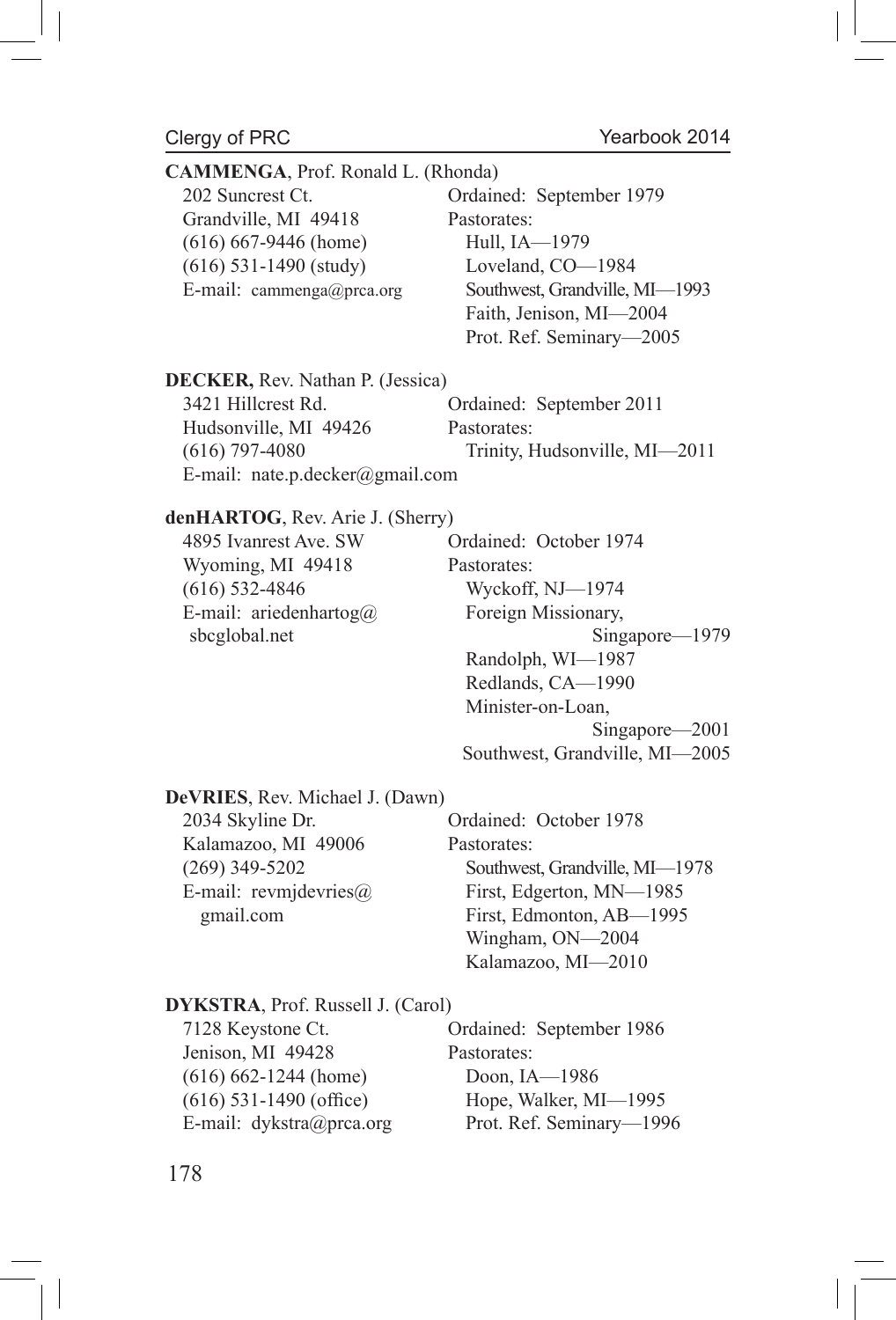$\overline{\phantom{a}}$ 

| ERIKS, Rev. Garrett J. (Jennifer)<br>5101 Beechtree St.<br>Hudsonville, MI 49426<br>$(616) 669 - 0755$<br>E-mail: gjeriks@sbcglobal.net                                   | Ordained: September 1999<br>Pastorates:<br>Loveland, CO-1999<br>Hudsonville, MI-2005                                                                                         |
|---------------------------------------------------------------------------------------------------------------------------------------------------------------------------|------------------------------------------------------------------------------------------------------------------------------------------------------------------------------|
| GRIESS, Rev. Cory J. (Lael)<br>1902 1st St.<br>Hull, IA 51239<br>Phone (616) 460-0265 (cell)<br>E-mail: corygriess@gmail.com                                              | Ordained: October 2009<br>Pastorates:<br>Calvary, Hull, IA-2009                                                                                                              |
| <b>GRITTERS</b> , Prof. Barrett L. (Lori)<br>6593 36th Ave.<br>Hudsonville, MI 49426<br>$(616) 669-6552$ (home)<br>$(616)$ 531-1490 (office)<br>E-mail: gritters@prca.org | Ordained: May 1984<br>Pastorates:<br>Byron Center, MI-1984<br>Hudsonville, MI-1994<br>Prot. Ref. Seminary-2003                                                               |
| <b>GUICHELAAR, Rev. Erik J. (Cherith)</b><br>225 Pierce St.<br>Randolph, WI 53956<br>$(920)$ 326-5642<br>E-mail: eguichelaar@hotmail.com                                  | Ordained: October 2013<br>Pastorates:<br>Randolph, WI-Oct. 2013                                                                                                              |
| HAAK, Rev. Carl J. (Mary)<br>4510 Bridgeville Ct.<br>Hudsonville, MI 49426<br>$(616) 662 - 0257$ (home)<br>E-mail: haak@prca.org                                          | Ordained: September 1979<br>Pastorates:<br>Southeast, Grand Rapids,<br>$MI - 1979$<br>Lynden, WA-1986<br>Bethel, Roselle, IL-1994<br>Georgetown, Hudsonville,<br>$MI - 2004$ |
| HANKO, Rev. Ronald H. (Nancy)<br>317 North Park St.<br>Lynden, WA 98264<br>$(360)$ 354-4337<br>E-mail: ronaldhhanko@<br>netzero.net                                       | Ordained: November 1979<br>Pastorates:<br>Wyckoff, NJ-1979<br>Trinity, Houston, TX-1986<br>Missionary to N. Ireland-1993<br>Lynden, WA-2002                                  |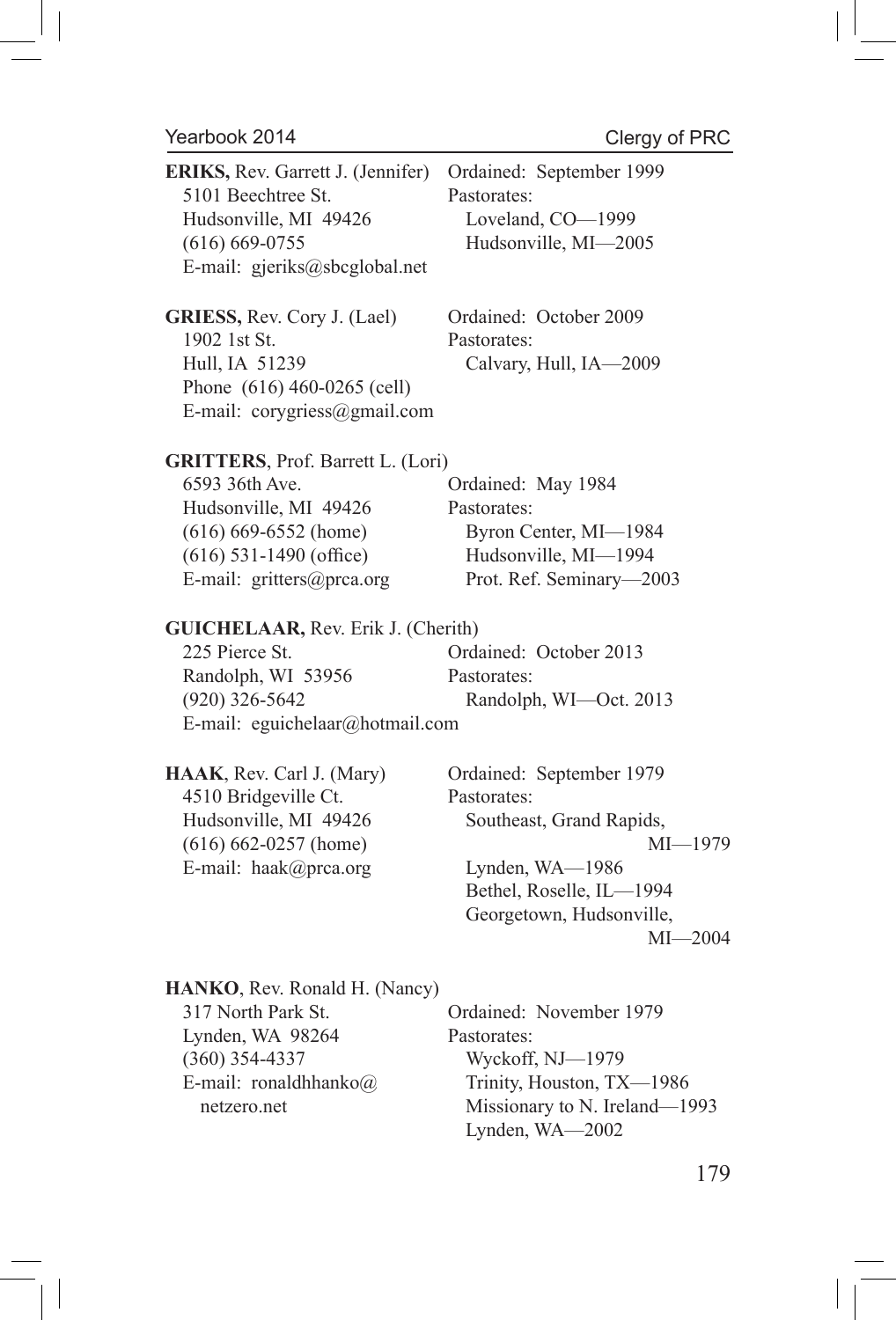$\overline{\phantom{a}}$ 

 $\overline{\phantom{a}}$ 

| HOLSTEGE, Rev. Daniel J. (Leah)<br>3645 104th Ave.<br>Zeeland, MI 49464<br>$(616)$ 498-8380<br>E-mail: daniel.holstege@hollandprc.org                                 | Ordained: October 2010<br>Pastorates:<br>First, Holland, MI-2010                                                                           |
|-----------------------------------------------------------------------------------------------------------------------------------------------------------------------|--------------------------------------------------------------------------------------------------------------------------------------------|
| HUIZINGA, Brian L. (Michelle)<br>1307 E. Brockton Ave.<br>Redlands, CA 92374<br>$(909) 792 - 0307$<br>E-mail: brihuiz@yahoo.com                                       | Ordained: September, 2011<br>Pastorates:<br>Hope, Redlands, CA-2011                                                                        |
| KEY, Rev. Steven R. (Nancy)<br>709 E. 57th St.<br>Loveland, CO 80538<br>$(970) 667 - 1347$<br>E-mail: key@prca.org                                                    | Ordained: September 1986<br>Pastorates:<br>Southeast, Grand Rapids, MI-<br>1986<br>Randolph, WI-1991<br>Hull, IA-2000<br>Loveland, CO-2010 |
| KLEYN, Rev. Daniel (Sharon)<br>P.O.Box 1173<br>Antipolo City Post Office<br>Antipolo City, Rizal 1870<br>Philippines<br>011-63-2-284-5603<br>E-mail: d.kleyn@prca.org | Ordained: September 1998<br>Pastorates:<br>Edgerton, MN-1998<br>First, Holland, MI-2005<br>Missionary to Philippines-2009                  |
| KLEYN, Rev. Rodney (Elizabeth)<br>7317 N. Deschutes Dr.<br>Spokane, WA 99208<br>$(509)$ 926-0372 (home)<br>E-mail: r.kleyn@prca.org                                   | Ordained: September 2002<br>Pastorates:<br>Trinity, Hudsonville, MI-2002<br>Covenant of Grace, Spokane, WA<br>$-2009$                      |
| KOOLE, Rev. Kenneth (Pat)<br>4300 Pineway Dr. SW<br>Grandville, MI 49418<br>$(616)$ 538-2575 (home)<br>$(616)$ 538-6176 (study)<br>E-mail: kenthkoole@gmail.com       | Ordained: December 1977<br>Pastorates:<br>Randolph, WI-1977<br>Hope, Redlands, CA-1982<br>Faith, Jenison, MI-1989<br>Grandville, MI-2002   |

 $\overline{\phantom{a}}$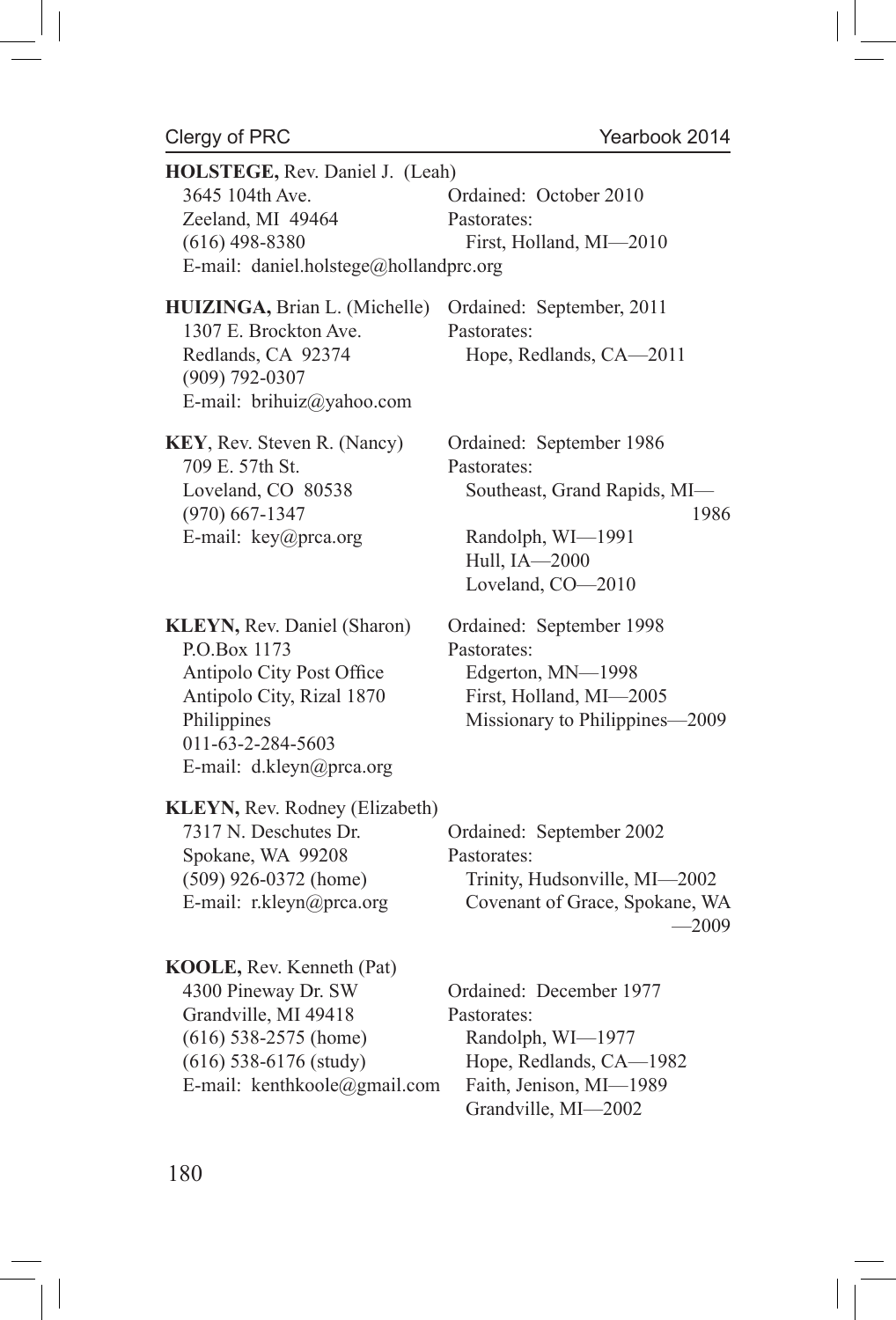| <b>KUIPER, Rev. Douglas J. (Teresa)</b> |                         |  |
|-----------------------------------------|-------------------------|--|
| 321 Maple St. W                         | Ordained: November 1995 |  |
| P.O. Box 212                            | Pastorates:             |  |
| Edgerton, MN 56128                      | Byron Center, MI-1995   |  |
| $(507)$ 442-4441                        | Randolph, WI-2001       |  |
| E-mail: doug.kuiper@prca.org            | Edgerton, MN-July 2012  |  |

**LANGERAK,** Rev. Nathan J. (Carrie) 24015 South Volbrecht Rd. Ordained: December 2007 Crete, IL 60417 Pastorates:<br>(708) 259-7543 South Ho South Holland, IL-2007 E-mail: natelangerak@att.net

# **LANGERAK,** Rev. William A. (Karen)

| 1543 Cambridge Ave. SE        | Ordained: September 2003     |
|-------------------------------|------------------------------|
| Grand Rapids, MI 49506        | Pastorates:                  |
| $(616)$ 446-5986              | Southeast, Grand Rapids, MI- |
| E-mail: billlangerak $\omega$ | 2003                         |
| sbcglobal.net                 |                              |

| <b>LANING</b> , Rev. James A. (Margaret) |                          |  |
|------------------------------------------|--------------------------|--|
| 1004 Hayes Ave.                          | Ordained: September 1997 |  |
| Hull, IA 51239                           | Pastorates:              |  |
| $(712)$ 439-1326 (home/study)            | Hope, Walker, MI-1997    |  |
| E-mail: $lanning@prca.org$               | Hull, IA-2010            |  |

| <b>LANNING, Rev. Andrew W. (Stephanie)</b> |                                |                              |
|--------------------------------------------|--------------------------------|------------------------------|
|                                            | Block 148 Bishan St. 11.       | Ordained: September 2006     |
|                                            | $\#06 - 113$                   | Pastorates:                  |
|                                            | Singapore 570148               | Faith, Jenison, MI-2006      |
|                                            | $(011)$ 65 91833400            | Minister-on-loan, Singapore— |
|                                            | E-mail: lanning.andy@gmail.com | November 2012                |
|                                            |                                |                              |

| <b>LEE, Rev. Dennis (Foong Ling)</b> | Ordained: April 2006     |
|--------------------------------------|--------------------------|
| 1047 Florida Ln                      | Pastorates:              |
| Elk Grove Village, IL 60007          | Edgerton, MN-2006        |
| $(847)$ 524-4676                     | Bethel, Roselle, IL-2010 |
| E-mail: $lee(\omega)$ prca.org       |                          |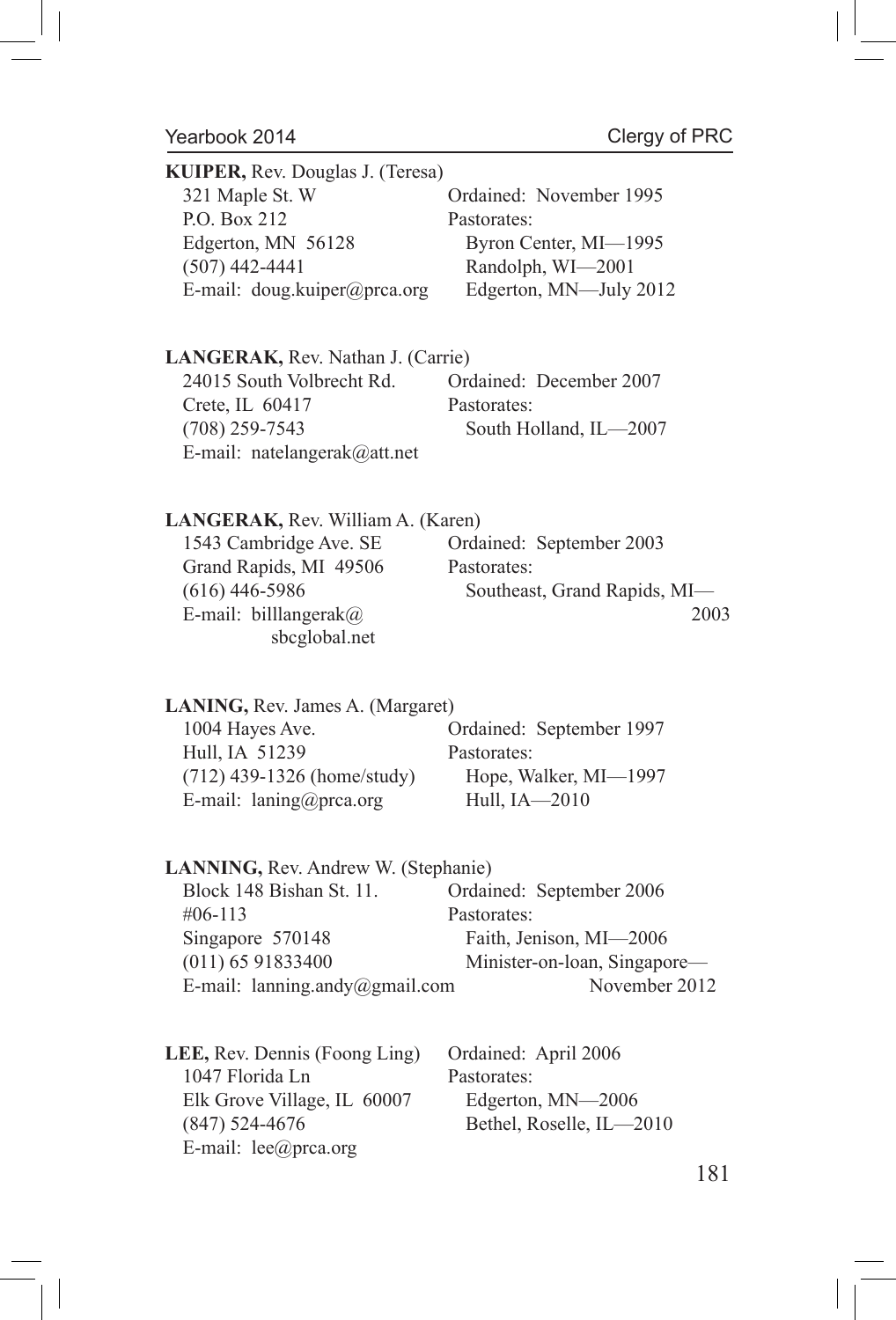$\begin{array}{c} \hline \end{array}$ 

| MAHTANI, Rev. Jonathan (Keri)<br>10870 Millard Dr.<br>Saint John, IN 46373<br>$(219)$ 365-3265<br>E-mail: Pastor@cornerstoneprc.org                                                                                                                                                                                                                                         | Ordained: November 2011<br>Pastorates:<br>Cornerstone, Dyer, IN-2011                                                                                                                                                                     |
|-----------------------------------------------------------------------------------------------------------------------------------------------------------------------------------------------------------------------------------------------------------------------------------------------------------------------------------------------------------------------------|------------------------------------------------------------------------------------------------------------------------------------------------------------------------------------------------------------------------------------------|
| MARCUS, Rev. John P. (Amy)<br>10712 159th St.<br>Edmonton, AB T5P 3B4 (Can)<br>$(780)$ 489-6470<br>E-mail: Marcus@prca.org                                                                                                                                                                                                                                                  | Ordained: December 2005<br>Pastorates:<br>First, Edmonton, AB-2005                                                                                                                                                                       |
| MIERSMA, Rev. Thomas C. (Janice)<br>5940 60th Ave. Close<br>Lacombe, AB T4L 1X8<br>Canada<br>$(403) 782 - 5444$<br>E-mail: tmiersma@gmail.com                                                                                                                                                                                                                               | Ordained: October 1982<br>Pastorates:<br>First, Edmonton, AB-1982<br>Western Home Missionary-1994<br>Immanuel, Lacombe, AB-2009                                                                                                          |
| <b>OVERWAY, Rev. David B. (Rebecca)</b><br>1550 Ferndale Ave. SW<br>Grand Rapids, MI 49534<br>$(616)$ 719-3280 (H)<br>$(616)$ 450-7107 $(S)$<br>E-mail: doverway@netzero.net<br>SMIT, Rev. Richard J. (Tricia)<br>P.O. Box 1173<br>Antipolo City Post Office<br>Antipolo City, Rizal 1870<br>Philippines<br>$(011) 63 - 2 - 571 - 2370$<br>E-mail: smitphilippines@prca.org | Ordained: September 2002<br>Pastorates:<br>Covenant, NJ-2002<br>Doon, IA-2005<br>Hope, Walker, MI-April 2013<br>Ordained: September 1996<br>Pastorates:<br>Doon, IA-1996<br>Immanuel, Lacombe, AB-2004<br>Missionary to Philippines-2009 |
| SPRIENSMA, Rev. Audred T. (Alva)<br>1947 84th St. SW<br>Byron Center, MI 49315<br>$(616)$ 878-3255<br>E-mail: aspriens@gmail.com                                                                                                                                                                                                                                            | Ordained: January 1981<br>Pastorates:<br>Atwood, MI CRC-1981<br>Bethany, S. H., IL CRC-1984<br>Grandville, MI-1992<br>Missionary to Philippines-2002<br>Kalamazoo, MI-2007<br>Byron Center, MI-2010                                      |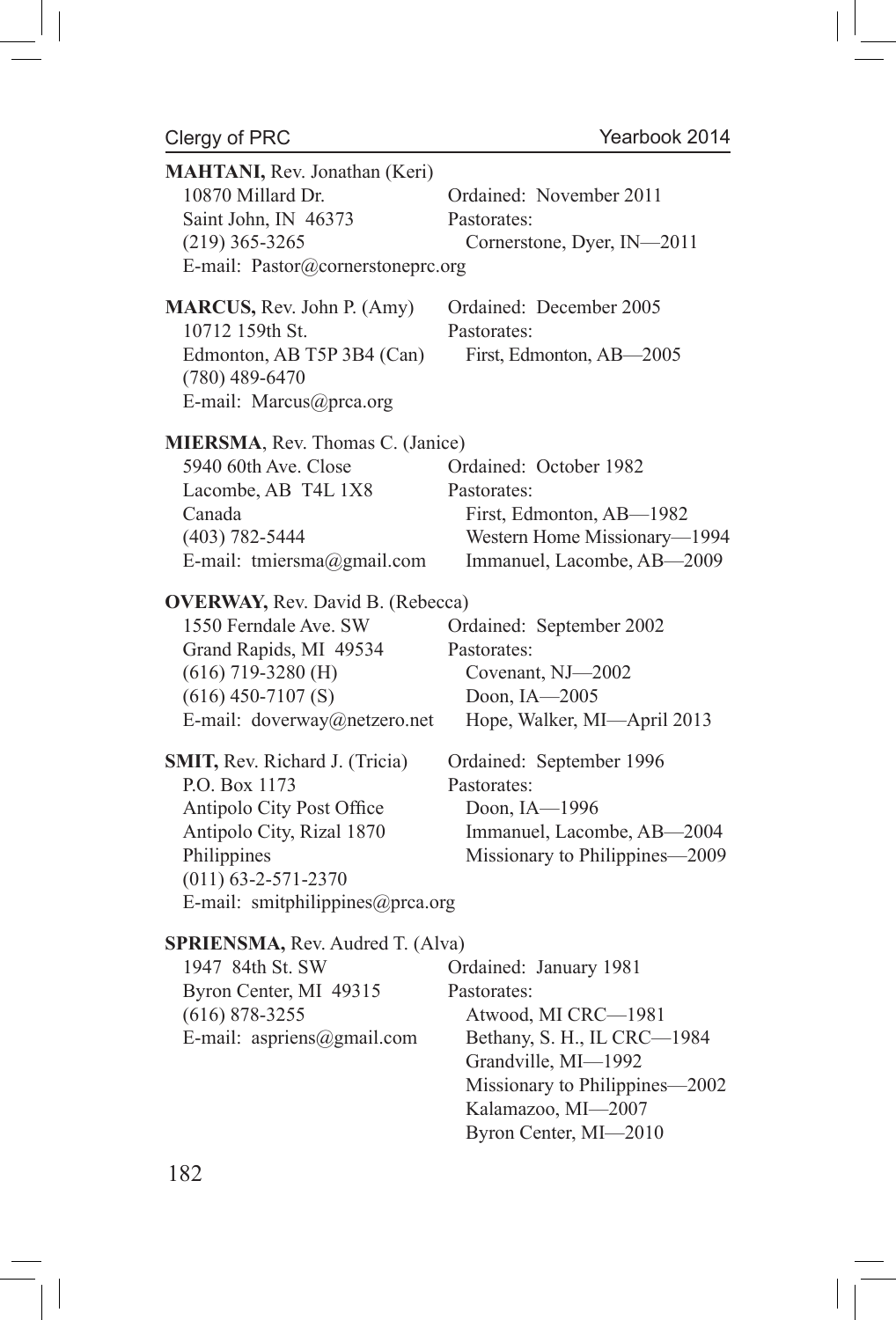Clergy of PRC/Emeriti Ministers

| <b>SPRONK, Rev. Clayton W. (Allison)</b>               |                          |  |
|--------------------------------------------------------|--------------------------|--|
| 18425 Stony Island Ave.                                | Ordained: September 2007 |  |
| Lansing, IL 60438                                      | Pastorates:              |  |
| $(708)$ 418-0219 (home)                                | Peace, Lansing, IL-2007  |  |
| $(708)$ 418-0210 (study)                               |                          |  |
| E-mail: $spronk@prca.org$                              |                          |  |
|                                                        |                          |  |
| <b>VANDERWAL, Rev. Martin L. (Tricia)</b>              |                          |  |
| P.O. Box 1694 (541 Angus St.) Ordained: September 1997 |                          |  |
| Wingham, ON N0G 2W0 (Can) Pastorates:                  |                          |  |
| $(519)$ 357-9674                                       | Wyckoff, NJ—1997         |  |
| E-mail: rev.vanderwal@bell.net Hope, Redlands, CA-2002 |                          |  |
|                                                        | Wingham, ON-2011         |  |
| VANOVERLOOP, Rev. Ronald J. (Susan)                    |                          |  |
| O-11243 8th Ave. NW                                    | Ordained: October 1972   |  |
|                                                        |                          |  |
| Grand Rapids, MI 49534                                 | Pastorates:              |  |
| $(616)$ 643-8023 (home)                                | Hope, Walker, MI-1972    |  |
| $(616)$ 643-8085 (study)                               | Home Missionary—1979     |  |

E-mail: rvanoverloop@ prca.org Bethel, Roselle, IL-1989

1994

 Byron Center, MI—2004 Grace, Standale, MI—2008

Georgetown, Hudsonville, MI—

### **MINISTERS EMERITI**

# **BEKKERING**, Rev. Wayne E. (Phyllis)

1888 Pleasantwood Dr. Ordained: October 1972 Jenison, MI 49428 Pastorates: (616) 777-1477 Randolph, WI—1972

 Trinity, Houston, TX—1977 Faith, Jenison, MI—1984 Pella, IA—1989 Missionary to Ghana—2001 Emeritus: 2005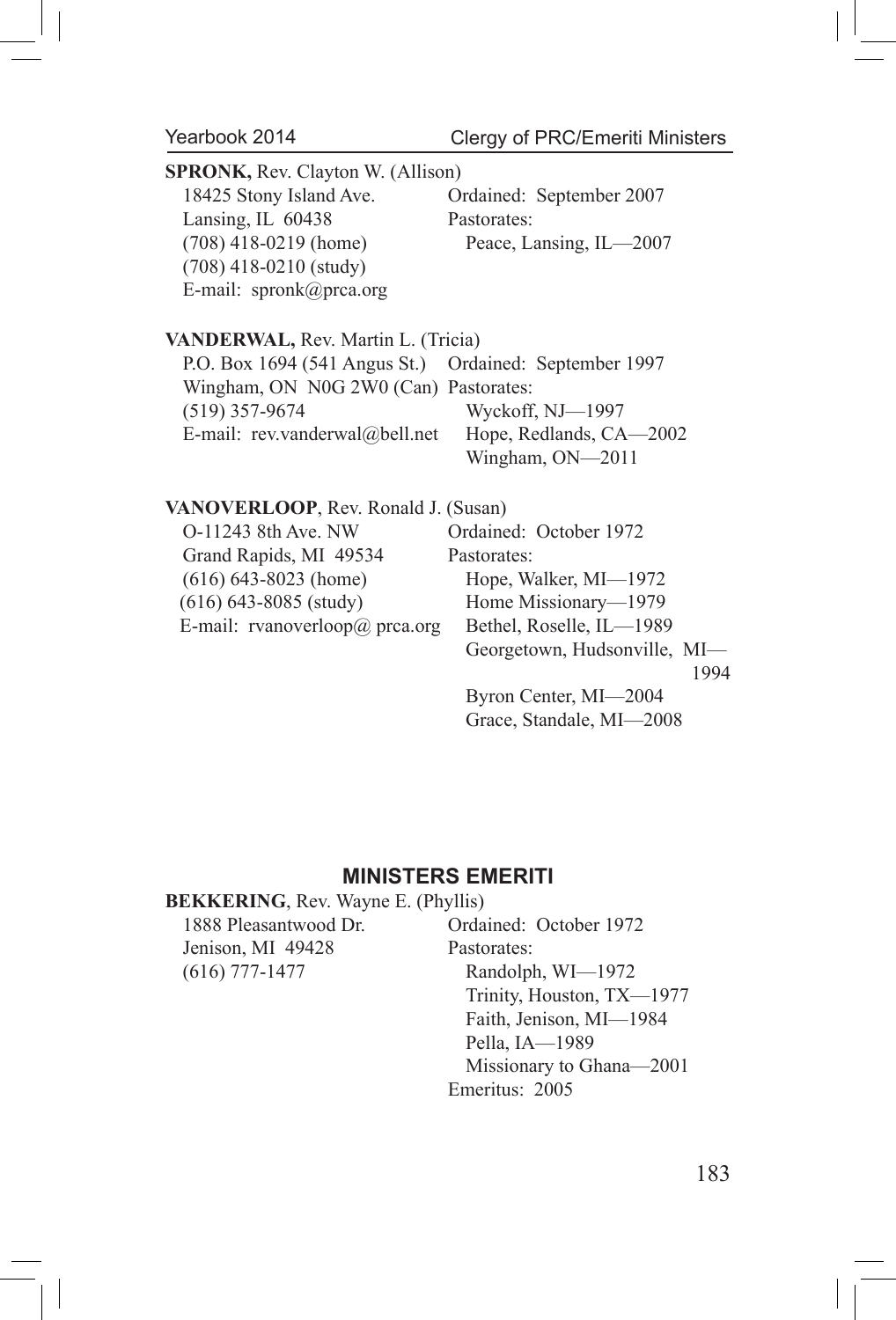# Emeriti Ministers

 $\vert \, \vert$ 

Yearbook 2014

 $\bigg\vert$ 

| <b>BREEN, Rev. Peter (Pauline)</b><br>1028 Allen Springs Ln, Apt. 204 Pastorates:<br>Jenison, MI 49428<br>$(616) 530 - 2029$ | Ordained: 1952<br>Corinth Ref., Byron Center-1952<br>Fremont Ref.-1957<br>Calvary Ref., GR-1967<br>4th Ref., GR-1979<br>Orthodox Ref., GR-1984<br>Emeritus from RCA: 1984<br>Admission to ministry in the PRC<br>via colloquium doctum-Jan., |
|------------------------------------------------------------------------------------------------------------------------------|----------------------------------------------------------------------------------------------------------------------------------------------------------------------------------------------------------------------------------------------|
|                                                                                                                              | 1993<br>Emeritus from PRC: 1993                                                                                                                                                                                                              |
| DECKER, Prof. Robert D. (Marilyn)<br>8760 Cedar Lake Dr.<br>Jenison, MI 49428<br>$(616)$ 457-6618<br>E-mail: decker@prca.org | Ordained: October 1965<br>Pastorates:<br>Doon, IA-1965<br>South Holland, IL-1969<br>Prot. Ref. Seminary-1973<br>Emeritus: 2006                                                                                                               |
| ENGELSMA, Prof. David J. (Ruth)                                                                                              | Ordained: September 1963                                                                                                                                                                                                                     |
| 6290 Gentry Ct. S                                                                                                            | Pastorates:                                                                                                                                                                                                                                  |
| Hudsonville, MI 49426                                                                                                        | Loveland, CO-1963                                                                                                                                                                                                                            |
| $(616)$ 379-5186 (home)                                                                                                      | South Holland, IL-1974                                                                                                                                                                                                                       |
| $(616)$ 531-1490 (office)                                                                                                    | Prot. Ref. Seminary-1988                                                                                                                                                                                                                     |
| E-mail: engelsma@prca.org                                                                                                    | Emeritus: 2008                                                                                                                                                                                                                               |
| HANKO, Prof. Herman C. (Wilma)                                                                                               | Ordained: October 1955                                                                                                                                                                                                                       |
| Sunset Village #B25                                                                                                          | Pastorates:                                                                                                                                                                                                                                  |
| 725 Baldwin St.                                                                                                              | Hope, Walker, MI-1955                                                                                                                                                                                                                        |
| Jenison, MI 49428                                                                                                            | Doon, IA-1963                                                                                                                                                                                                                                |
| $(616) 667 - 6033$                                                                                                           | Prot. Ref. Seminary-1965                                                                                                                                                                                                                     |
| E-mail: hanko@prca.org                                                                                                       | Emeritus: 2001                                                                                                                                                                                                                               |
| HOUCK, Rev. Steven R.                                                                                                        | Ordained: September 1979                                                                                                                                                                                                                     |
| 7062 W160th Pl.                                                                                                              | Pastorates:                                                                                                                                                                                                                                  |
| Lowell, IN 46356                                                                                                             | Home Missionary-1979                                                                                                                                                                                                                         |
| $(708)$ 373-3013                                                                                                             | Peace, Lansing, IL-1990                                                                                                                                                                                                                      |
| E-mail: srhouck@comcast.net                                                                                                  | Emeritus: 2009                                                                                                                                                                                                                               |

184

 $\Box$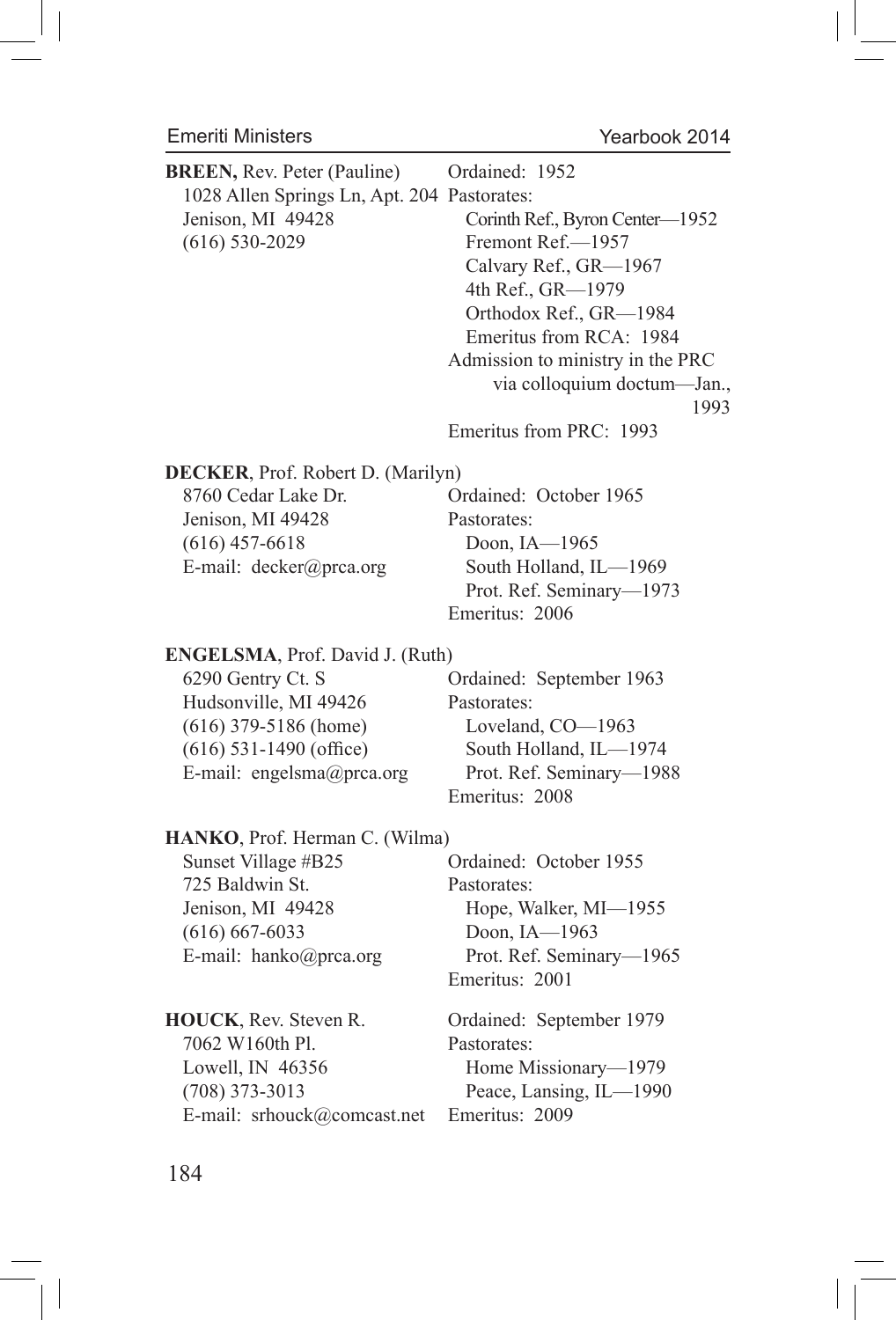Emeriti Ministers

| KORTERING, Rev. Jason L. (Jeannette)<br>990 Village Lane<br>Jenison, MI 49428<br>$(616) 667-9163$<br>E-mail: j.kortering@<br>sbcglobal.net | Ordained: September 1960<br>Pastorates:<br>Hull, IA-1960<br>Hope, Walker, MI-1966<br>Hull, IA-1970<br>Hope, Redlands, CA-1976<br>Loveland, CO-1979<br>Grandville, MI-1984<br>Minister-on-Loan, Singapore-<br>1992<br>Emeritus: 2002        |
|--------------------------------------------------------------------------------------------------------------------------------------------|--------------------------------------------------------------------------------------------------------------------------------------------------------------------------------------------------------------------------------------------|
| <b>KUIPER, Rev. Dale H. (Velerie)</b><br>7507 21st Ave.<br>Jenison, MI 49428<br>$(616) 667 - 0865$                                         | Ordained: September 1967<br>Pastorates:<br>Randolph, WI-1967<br>Pella, IA-1970<br>Home Missionary-1974<br>Lynden, WA-1976<br>Hope, Isabel, SD-1985<br>Immanuel, Lacombe, AB-1987<br>Southeast, Grand Rapids, MI-<br>1992<br>Emeritus: 2003 |
| MIERSMA, Rev. Rodney G. (Sharon)                                                                                                           |                                                                                                                                                                                                                                            |

Hull, IA 51239 Pastorates: E-mail: rmiersma Pella, IA—1978

414 1st St. Ordained: September 1971 (712) 439-1218 Hope, Isabel, SD—1971 @premieronlinenet First, Holland, MI—1981 Wellington, NZ—1987 Immanuel, Lacombe, AB—1996 Foreign Missionary to Ghana— 2003 Loveland, CO—2006 Emeritus: 2010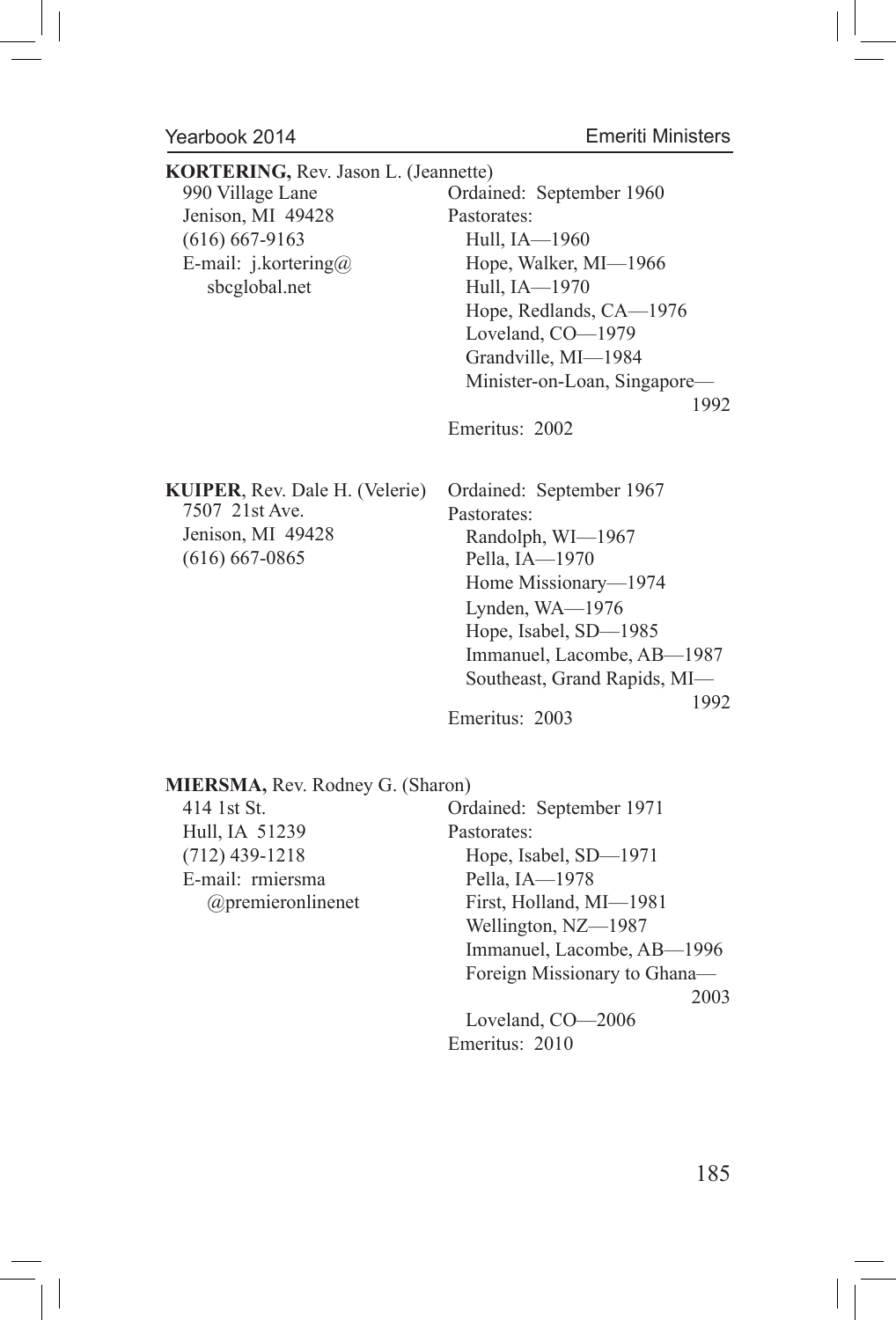Emeriti Ministers/Necrology

| <b>SLOPSEMA, Rev. James D. (Joan)</b> |                              |
|---------------------------------------|------------------------------|
| 2034 Highbluff Dr. NE                 | Ordained: September 1974     |
| Grand Rapids, MI 49505                | Pastorates:                  |
| $(616)$ 202-7345                      | First, Edgerton, MN-1974     |
| E-mail: $jslo3@juno.com$              | Randolph, WI-1982            |
|                                       | Hope, Walker, MI-1986        |
|                                       | First, Grand Rapids, MI-1995 |
|                                       | Emeritus: 2014               |

**VANBAREN**, Rev. Gise J. (Clara) Ordained: October, 1956 4683 Crescent Dr. Pastorates: Hudsonville, MI 49426 Doon, IA-1956 (616) 662-9389 Randolph, WI—1962 E-mail: vanbaren@prca.org First, Grand Rapids, MI-1965 Hudsonville, MI—1977 Loveland, CO—1994

Emeritus: 1999

**WOUDENBERG**, Rev. Bernard J. (Fran)

Jenison, MI 49428 Pastorates: E-mail: bjw@sibd.org Lynden, WA—1965

7387 Pinegrove Dr. Ordained: October 1956 (616) 667-1940 (home) Creston, Grand Rapids, MI—1956 (616) 667-1943 (FAX) First, Edgerton, MN—1960 Kalamazoo, MI—1976 Emeritus: 1996

# **NECROLOGY**

#### **REV. CORNELIUS HANKO**

Born: Grand Rapids, MI—May 19, 1907 Died: Hudsonville, MI—March 14, 2005 Ordained: September 1929 Served in the following churches: Hull, IA—1929-1935 Oak Lawn, IL—1935-1945 Manhattan, MT—1945-1948 First, Grand Rapids, MI—1948-1964 Hope, Redlands, CA—1964-1971 Hudsonville, MI—1971-1977 Emeritus: 1977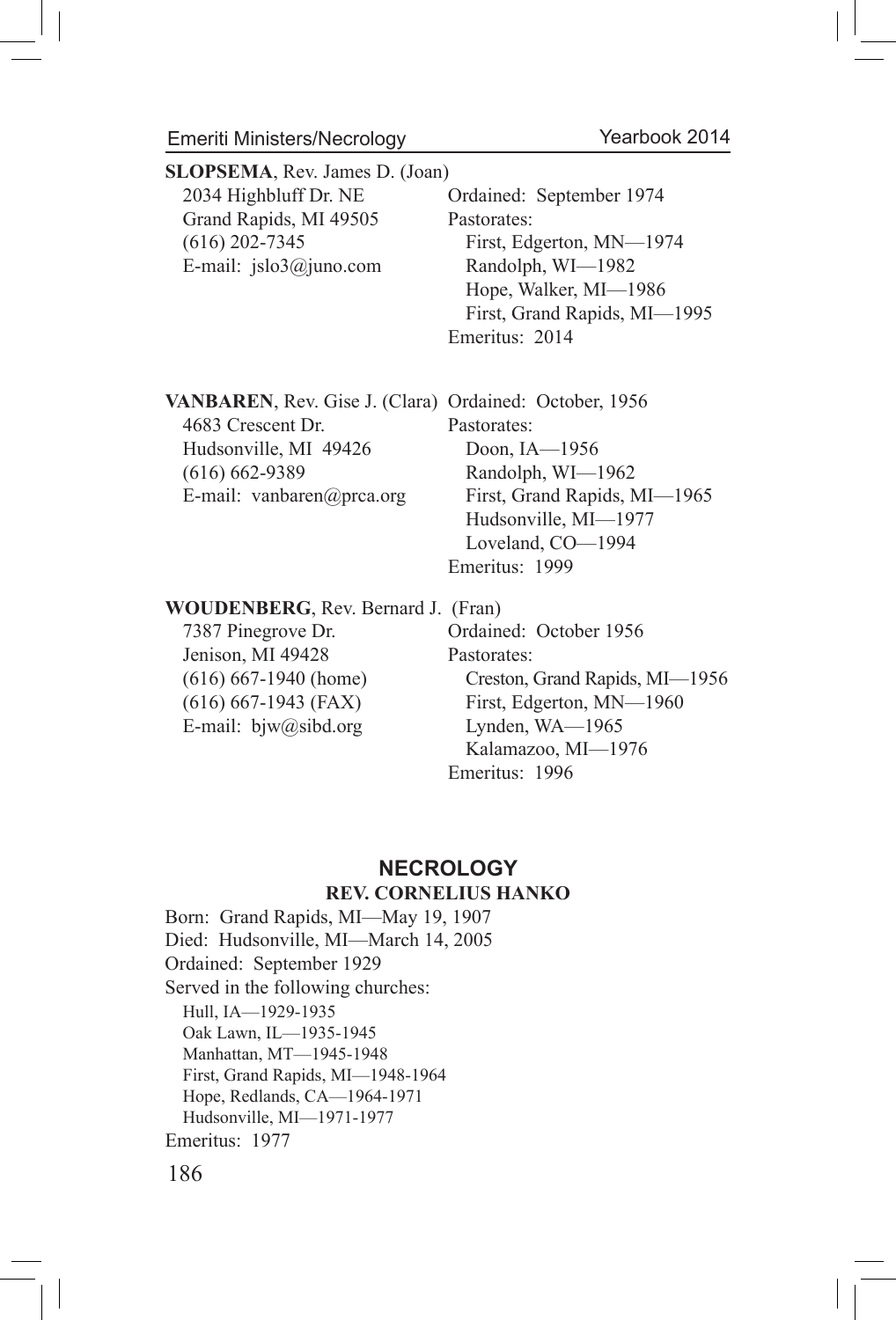#### Necrology

#### **REV. ROBERT C. HARBACH**

Born: Riverdale, MD—July 27, 1914 Died: Grand Rapids, MI—December 14, 1996 Ordained: October 1955 Served in the following churches: Lynden, WA—1955-1963 Kalamazoo, MI—1963-1974 Home Missionary—1974-1979 Emeritus: 1979

#### **REV. JOHN A. HEYS**

Born: Grand Rapids, MI—March 16, 1910 Died: Hudsonville, MI—February 16, 1998 Ordained: October 1941 Served in the following churches: Hope, Walker, MI—1941-1955 Hull, IA—1955-1959 South Holland, IL—1959-1967 Holland, MI—1967-1980 Emeritus: 1980

#### **REV. HERMAN HOEKSEMA**

Born: Groningen, Netherlands—March 13, 1886 Died: Grand Rapids, MI—September 2, 1965 Ordained: September 1915 Served in the following churches: 14th St. Christian Reformed, Holland, MI—1915-1920 Eastern Ave. Christian Reformed, Grand Rapids, MI—1920-1924 First Protestant Reformed, Grand Rapids, MI—1924-1964 Protestant Reformed Seminary—1924-1964 Emeritus: 1964

#### **REV. HOMER C. HOEKSEMA**

Born: Grand Rapids, MI—January 30, 1923 Died: Grand Rapids, MI—July 17, 1989 Ordained: October 1949 Served in the following churches: Doon, IA—1949-1955 South Holland, IL—1955-1959 Protestant Reformed Seminary—1959-1989 Emeritus: 1989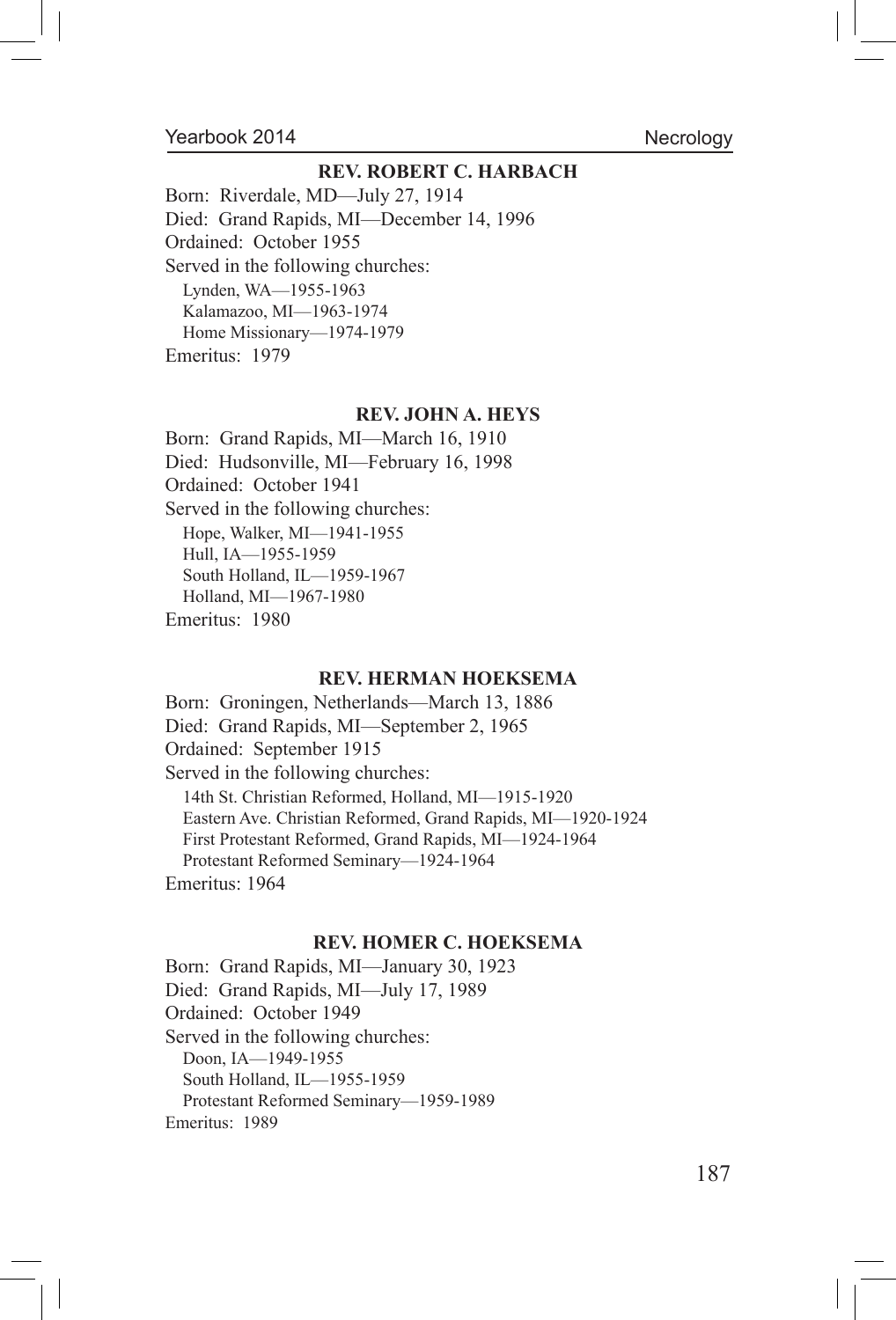#### **Necrology**

#### **REV. HENRY H. KUIPER**

Born: Corsica, SD—July 4, 1905 Died: Loveland, CO—November 14, 1961 Ordained: September 1934 Served in the following churches: Orange City, IA—1934-1938 Randolph, WI—1951-1954 Hope, Redlands, CA—1954-1958 Loveland, CO—1958-1961

#### **REV. GEORGE LANTING**

Born: Lansing, IL—July 28, 1922 Died: South Holland, IL—October 18, 2004 Ordained: October 1953 Served in the following churches: Grand Haven, MI—1953-1959 First, Holland, MI—1959-1966 Loveland, CO—1974-1979 First, Edgerton, MN—1966-1974 Pella, IA—1981-1986 Emeritus: 1986

#### **REV. GEORGE C**. **LUBBERS**

Born: Blendon Township, MI—August 6, 1909 Died: Grand Rapids, MI—April 13, 2001 Ordained: September 1934 Served in the following churches: Doon, IA—1934-1937; Pella, IA—1937-1943 Randolph, WI—1944-1950 Creston, Grand Rapids, MI—1950-1954 Home Missionary—1954-1964 Southwest, Wyoming, MI—1964-1970 Missionary in Jamaica—1970-1975; Pella, IA—1975-1978 Emeritus: 1978

#### **REV. GEORGE M. OPHOFF**

Born: Grand Rapids, MI—January 25, 1891 Died: Grand Rapids, MI—June 12, 1962 Ordained: September 1921 Served in the following churches: Hope Christian Reformed, Grand Rapids, MI—1921-1924 Hope Protestant Reformed, Walker, MI—1924-1929 Byron Center, MI—1929-1945 Protestant Reformed Seminary—1924-1959 Emeritus: 1959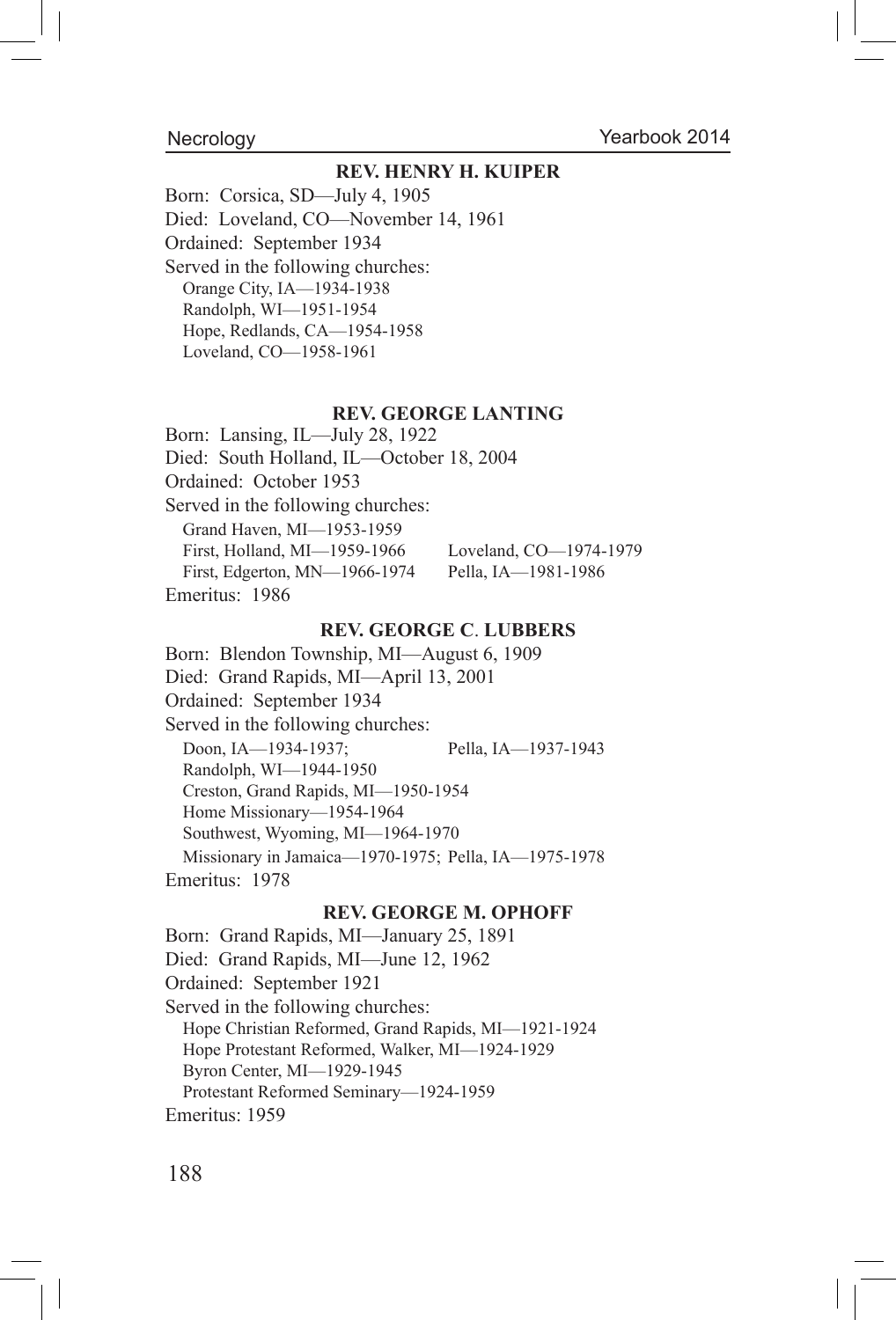### Necrology

#### **REV. MARINUS SCHIPPER**

Born: Holland, MI—February 8, 1906

Died: Grand Rapids, MI—January 2, 1985

Ordained: January 1937

Served in the following churches:

Grand Haven, MI—1937-1939

Second, Grand Rapids, MI—1939-1945

South Holland, IL—1945-1954

Southwest, Wyoming, MI—1954-1962

Southeast, Grand Rapids, MI—1962-1978

Emeritus: 1978

#### **REV. HERMAN VELDMAN**

Born: Chicago, IL—April 22, 1908 Died: Jenison, MI—January 22, 1997 Ordained: September 1932 Served in the following churches: Pella, IA—1932-37 Creston, Grand Rapids, MI—1937-1941 Kalamazoo, MI—1941-1950 Hamilton, ON Canada—1950-1951 Hope, Walker, MI—1963-1966 First, Edgerton, MN—1953-1959 Hudsonville, MI—1966-1971 Hope, Redlands, CA—1959-1963 Southwest, Wyoming, MI—1971-1978 Emeritus: 1978

#### **REV. WILLIAM VERHIL**

Born: Watergraafsmeer, Netherlands—January 3, 1892 Died: Edgerton, MN—April 1, 1943 Ordained: September 1927 Served in the following churches: Hull, IA—1927-1929 Kalamazoo, MI—1932-1935 Oskaloosa, IA—1935-1938 First, Edgerton, MN—1938-1943

#### **REV. GERRIT VOS**

Born: Sassenheim, Netherlands—November 1, 1894 Died: Hudsonville, MI—July 23, 1968 Ordained: September, 1927 Served in the following churches: Sioux Center, IA—1927-1929 Hudsonville, MI—1929-1932 Hope, Redlands, CA—1932-1943 First, Edgerton, MN—1943-1948 Hudsonville, MI—1948-1966 Emeritus: 1966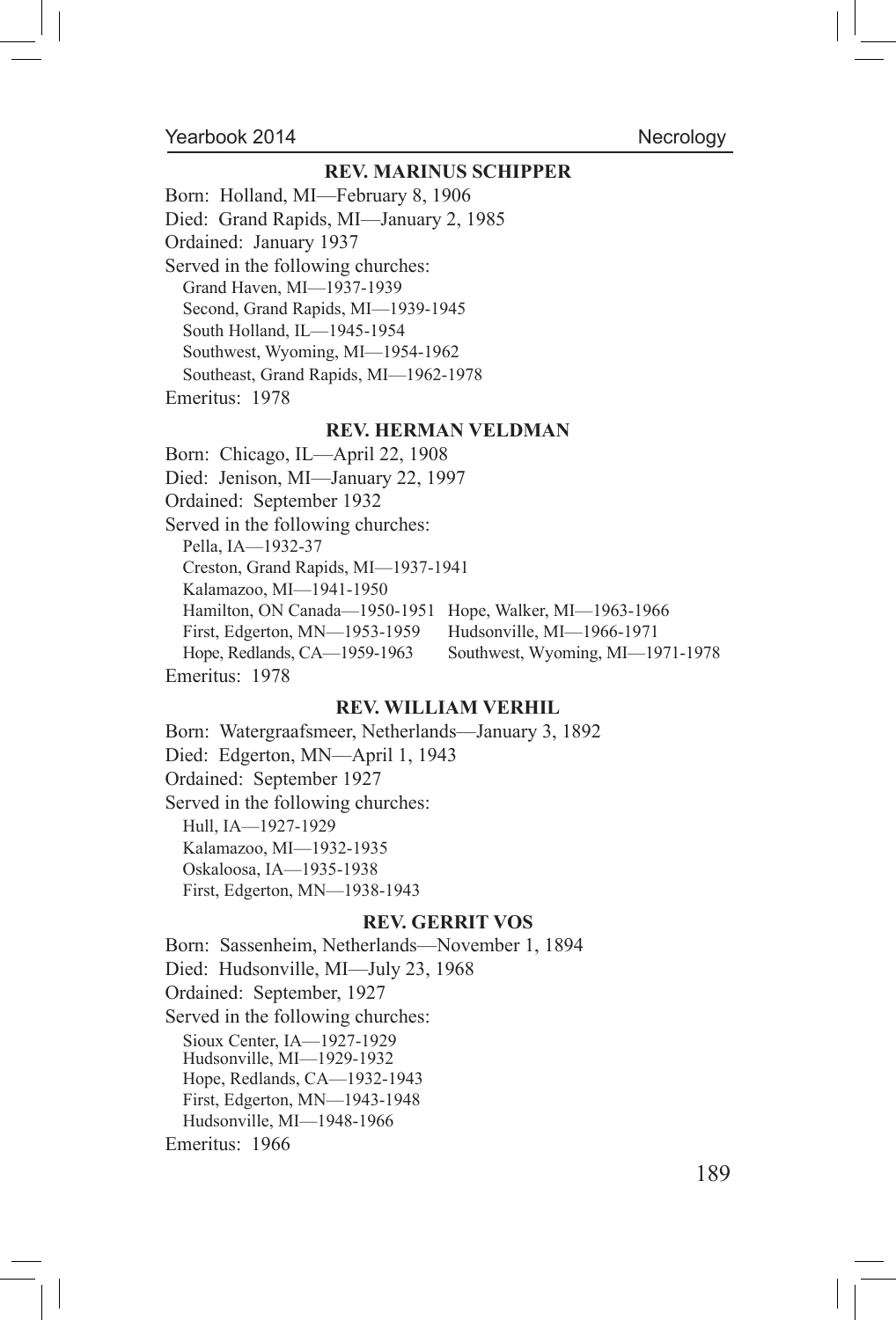Congregational Statistics

# **MINISTERS' WIDOWS**

Mrs. Wilmina Lanting 15905 South Park Ave. South Holland, IL 60473 (708) 331-2564

# **Congregational Statistics Classis East:**

## **BYRON CENTER PROTESTANT REFORMED CHURCH**

1945 84th St. SW, Byron Center SW, MI 49315 (616) 878-1811, www.byron prc.org Pastor: Treasurer: brad dv@sbcglobal.net Rev. Audred Spriensma<br>Mr. Brad DeVries 1947 84th St. SW 4510 Blackfoot Dr. SW Byron Center, MI 49315 Grandville, MI 49418 (616) 878-3255 (616) 532-9319 Clerk: ldevries@henrymast.com Bulletin Clerk: jmlubbers1035@sbcglobal.net Mr. Leroy DeVries Mrs. Melissa Lubbers 2090 72nd St. SW 9423 Homerich Ave. SW Byron Center, MI 49315 Byron Center, MI 49315 (616) 878-0075 (616) 583-0015 Worship Services: 9:30 a.m.; 5:00 p.m.; Special: 9:30 a.m.; 7:00 p.m. Number of families-119; Communicant Members-257; Total Membership-448. Consistory: Elders-8; Deacons-7. Catechism: 127. Former Ministers: B. Gritters, 1984-1994; D.J. Kuiper, 1995-2001; R. VanOverloop, 2004-2008.

#### **CORNERSTONE PROTESTANT REFORMED CHURCH**

190 in Dyer, Indiana 13251 W. 109th Ave., Dyer, IN 46311-3310 (219) 365-0144; FAX: (219) 365-0165. www.cornerstoneprc.org Pastor: Treasurer: brholleman@hotmail.com Rev. Jonathan Mahtani Mr. Joel Holleman 10870 Millard Dr. 2910 E. Brunswick Rd. Saint John, IN 46373 Beecher, IL 60401 (219) 365-3265 (708) 946-1732 Clerk: venzn@aol.com Bulletin Clerk: jlenting@att.net Mr. Tom Venhuizen Mrs. Jen Lenting 1692 185th St. 14055 W 93rd Pl. Lansing, IL 60438 Saint John, IN 46373 (708) 418-5624 (219) 365-7848 Worship Services: 9:30 a.m.; 5:00 p.m. Number of families-41; Communicant Members-88; Total Membership-159. Consistory: Elders-3; Deacons-3. Catechism: 44. Former Minister: N. Brummel, 1999-2009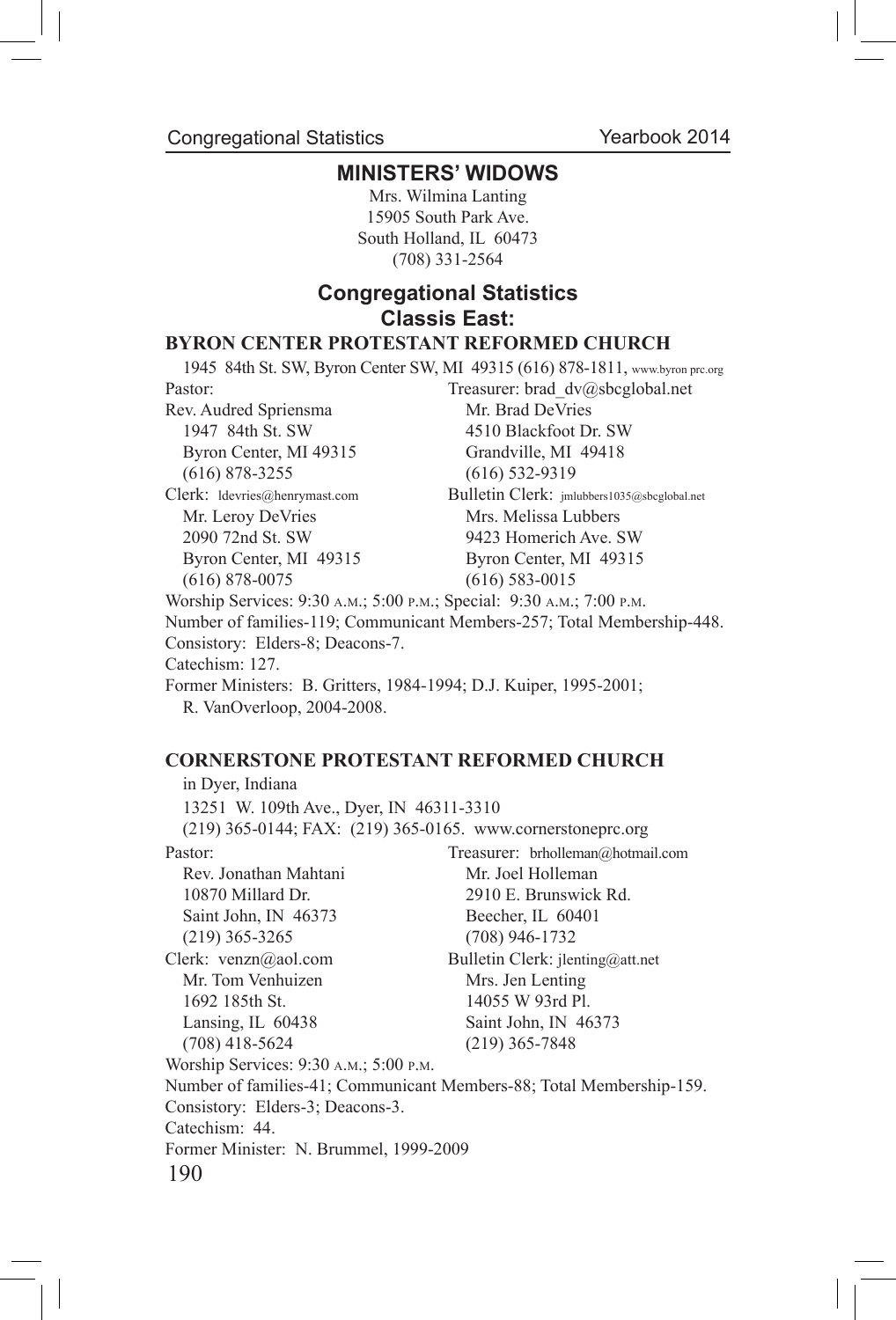# **FAITH PROTESTANT REFORMED CHURCH** in Jenison, MI

7194 20th Ave., Jenison, MI 49428.

| Pastor:                                                               | Treasurer: vanoverwill@gmail.com                                      |
|-----------------------------------------------------------------------|-----------------------------------------------------------------------|
| Rev.                                                                  | Mr. Bill VanOverloop                                                  |
| 7194 20th Ave.                                                        | 7468 Russel Dr.                                                       |
| Jenison, MI 49428                                                     | Hudsonville, MI 49426                                                 |
| $(616)$ 457-5848                                                      | $(616)$ 821-0369                                                      |
| Clerk: vanderschaafp@gmail.com                                        | Bulletin Clerk: bulletin@faithprc.org                                 |
| Mr. Peter VanDerSchaaf                                                | Mrs. Karen Daling                                                     |
| 1451 Broadview Dr.                                                    | 4234 Yorkshire Ct.                                                    |
| Jenison, MI 49428                                                     | Hudsonville, MI 49426                                                 |
| $(616)$ 457-6605                                                      | $(616) 662 - 0784$                                                    |
| Worship Services: 9:30 A.M.; 6:00 P.M.; Special: 9:30 A.M.; 7:00 P.M. |                                                                       |
| Number of families-137; Communicant Members-325;                      |                                                                       |
| Total Membership-573.                                                 |                                                                       |
| Consistory: Elders-10; Deacons-7.                                     |                                                                       |
| Catechism: 143.                                                       |                                                                       |
| Former Ministers: M. Joostens, 1973-1978; W. Bruinsma, 1978-1984;     |                                                                       |
|                                                                       | W. Bekkering, 1984-1988; K. Koole, 1989-2002; R. Cammenga, 2004-2005; |
| A. Lanning, 2006-2012.                                                |                                                                       |

# **FIRST PROTESTANT REFORMED CHURCH**

| of Grand Rapids, MI                                                   |                                   |
|-----------------------------------------------------------------------|-----------------------------------|
| 2800 Michigan St. NE, Grand Rapids, MI 49506.                         |                                   |
| Pastor:                                                               | Treasurer: 1stprctreas@gmail.com  |
| Rev.                                                                  | Mr. Dwight Quenga                 |
| 2751 Littlefield Dr. NE                                               | 4174 Riverbend Dr. SW             |
| Grand Rapids, MI 49506                                                | Grand Rapids, MI 49534            |
| $(616)$ 247-0638                                                      | $(616)$ 453-2979                  |
| Clerk: bob.faber@hotmail.com                                          | Bulletin Clerk: lyoung78@juno.com |
| Mr. Bob Faber                                                         | Mrs. Linda Young                  |
| 2759 Alger St. SE                                                     | 2017 Lafayette Ave. NE            |
| Grand Rapids, MI 49546                                                | Grand Rapids, MI 49505            |
| $(616)$ 942-7038                                                      | $(616)$ 364-0240                  |
| Worship Services: 9:30 A.M.; 5:00 P.M.; Special: 9:30 A.M.; 7:00 P.M. |                                   |
| Number of families-68; Communicant Members-157;                       |                                   |
| Total Membership-234.                                                 |                                   |
| Consistory: Elders-6; Deacons-5.                                      |                                   |
| Catechism: 30.                                                        |                                   |
| Former Ministers: H. Hoeksema, 1920-1965; R. Veldman, 1939-1944;      |                                   |
| H. DeWolf, 1944-1953; C. Hanko, 1948-1964; G. VanBaren, 1965-1977;    |                                   |
| M. Joostens, 1978-1995; J. Slopsema, 1995-2014.                       |                                   |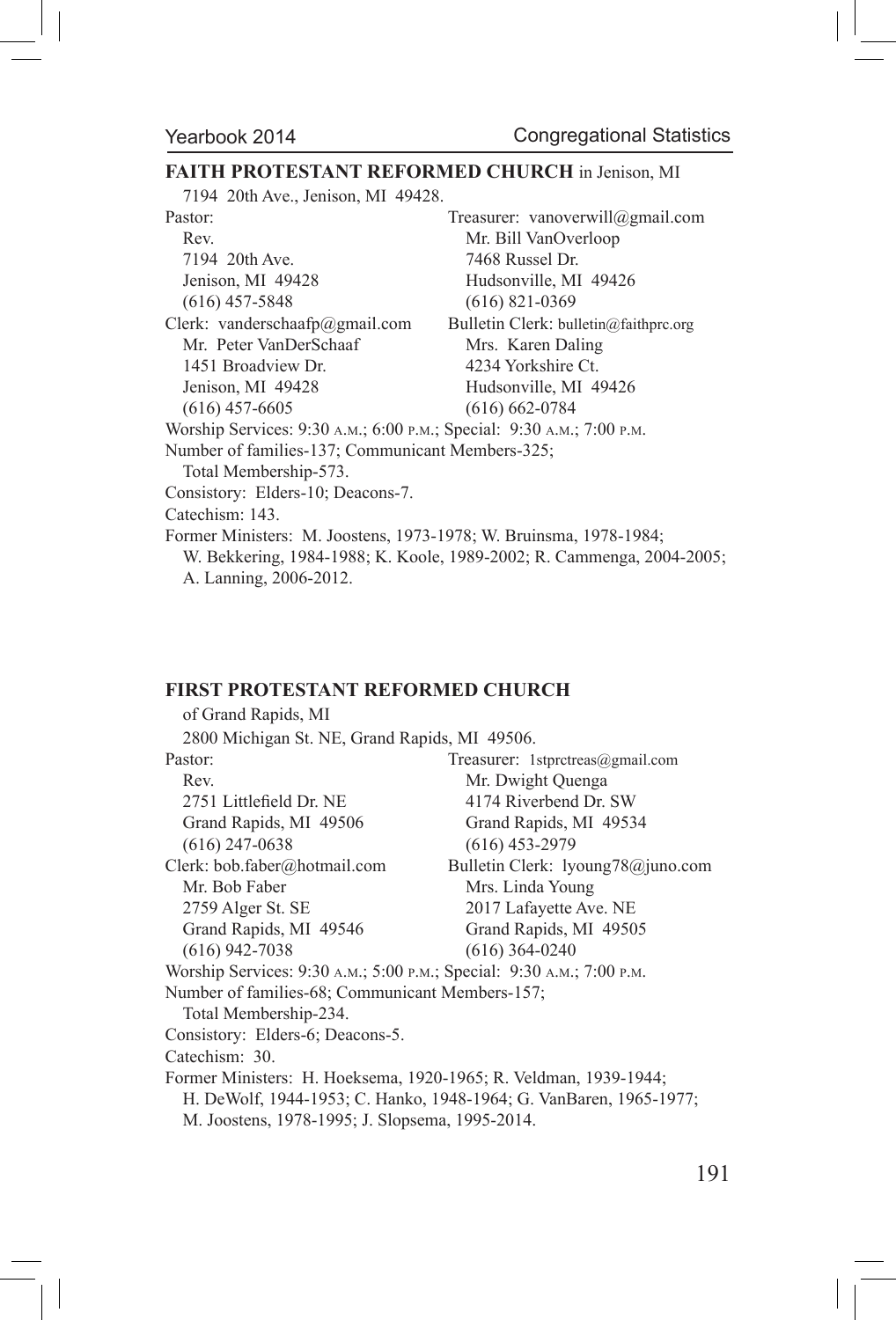#### **FIRST PROTESTANT REFORMED CHURCH** of Holland, MI

3641 104th Ave., Zeeland, MI 49464. (616) 748-7645 www.hollandprc.org

Pastor: Treasurer: jlbaat@hotmail.com Rev. Daniel Holstege Mr. Jeff Baatenburg 3645 104th Ave. 146 S. River Ave. Zeeland, MI 49464 Holland, MI 49423 (616) 498-8380 (616) 610-9991 Clerk: jack.warner@hollandprc.org Bulletin Clerk: overwaybw@juno.com Mr. Jack Warner Mrs. Wilma Overway 3574 FawnView Dr. 5245 Quincy St. Zeeland, MI 49464 Hudsonville, MI 49426 (616) 772-2210 (616) 669-4467 Worship Services: 9:30 a.m.; 6:00 p.m.; Special: 9:30 a.m.; 7:00 p.m. Number of families-66; Communicant Members-149; Total Membership-228. Consistory: Elders-6; Deacons-5. Catechism: 46. Former Ministers: M. Gritters, 1932-1938; P. DeBoer, 1938-1943; W. Hofman, 1944-1947; B. Kok, 1947-1953; J. McCollam, 1954-1959; G. Lanting, 1959-1966; J.A. Heys, 1967-1980; R. Miersma, 1981-1987;

W. Bruinsma, 1989-1996; C. Terpstra, 1997-2005; D. Kleyn, 2005-2009.

#### **GEORGETOWN PROTESTANT REFORMED CHURCH**

in Hudsonville, MI 7146 48th Ave., Hudsonville, MI 49426. (616) 662-2682 Pastor: Treasurer: JVisser33@gmail.com Rev. Carl Haak Mr. Justin Visser 4510 Bridgeville Ct. 4125 Crestlane Dr. Hudsonville, MI 49426 Hudsonville, MI 49426 (616) 662-0257 (616) 340-2880 Clerk: geraldkuiper17@gmail.com Bulletin Clerk: barbls2@juno.com Mr. Gerald Kuiper Mrs. Barb Schut 4830 Greenmoor Ct. 8615 Cedar Lake Dr. Hudsonville, MI 49426 Jenison, MI 49428 (616) 690-2023 (616) 457-3904 Worship Services: 9:30 a.m.; 5:00 p.m.; Special: 9:30 a.m.; 7:00 p.m. Number of families-138; Communicant Members-300; Total Membership-509. Consistory: Elders-9; Deacons-8. Catechism: 149. Former Minister: R. VanOverloop, 1994-2004.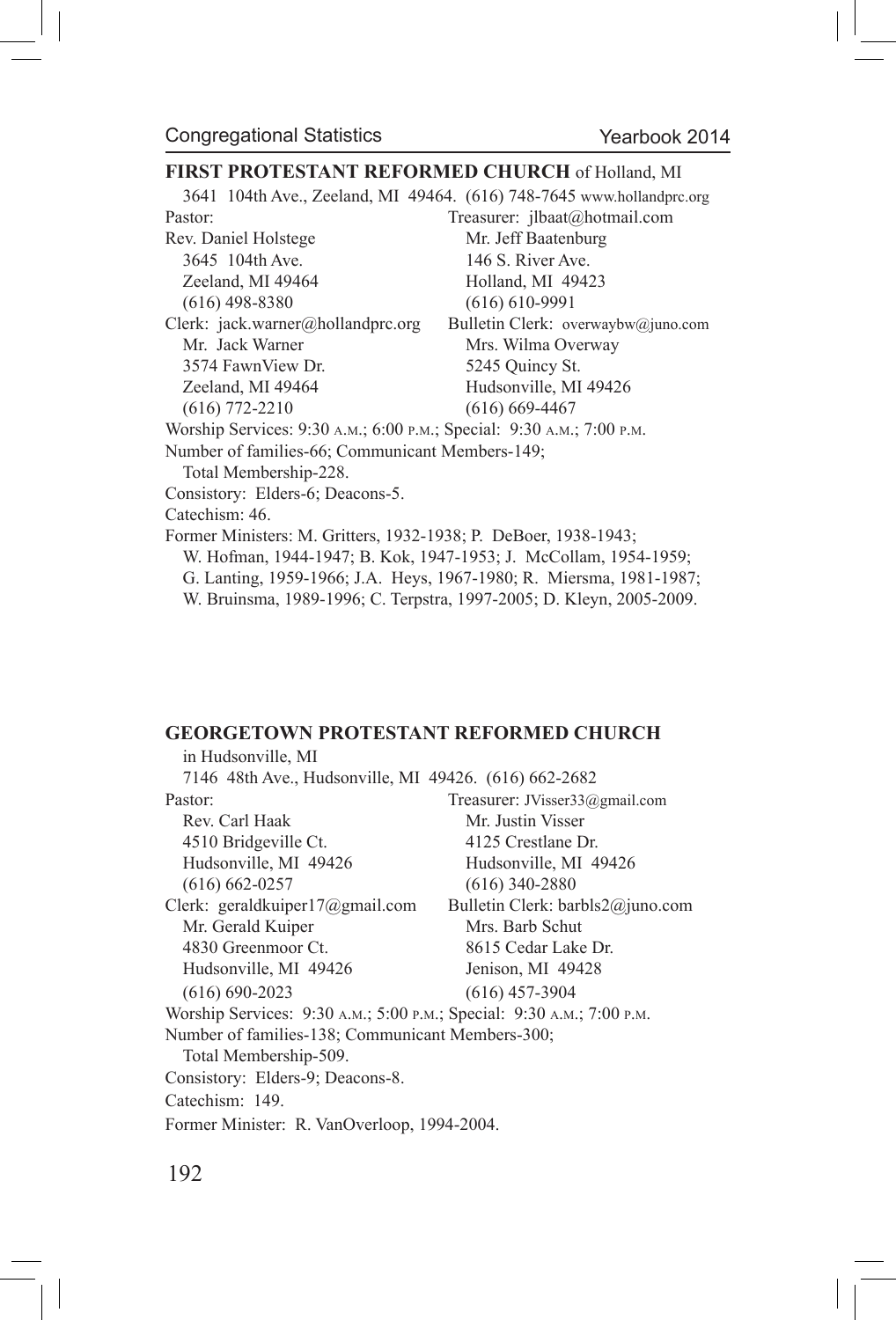# **GRACE PROTESTANT REFORMED CHURCH**

| in Standale, MI                                                       |                                                                       |
|-----------------------------------------------------------------------|-----------------------------------------------------------------------|
| O-11225 8th Ave. NW, Grand Rapids, Michigan 49534. (616) 735-2265     |                                                                       |
| Pastor:                                                               | Treasurer: erikavdt@gmail.com                                         |
| Rev. Ronald VanOverloop                                               | Mr. Tom VanDenTop                                                     |
| O-11243 8th Ave. NW                                                   | 4234 Cleveland St. E                                                  |
| Grand Rapids, MI 49534                                                | Coopersville, MI 49404                                                |
| $(616)$ 643-8023                                                      | $(616)$ 485-9746                                                      |
| Clerk: larry.meulenberg@speedwrench.com                               | Bulletin Clerk: deb@hoeksemaconstruction.com                          |
| Mr. Larry Meulenberg                                                  | Mrs. Deb Hoeksema                                                     |
| O-342 Begole St. SW                                                   | 13983 32nd Ave.                                                       |
| Grand Rapids, MI 49534                                                | Marne, MI 49435                                                       |
| $(616)$ 893-6289                                                      | $(616)$ 677-5209                                                      |
| Worship Services: 9:30 A.M.; 6:00 P.M.; Special: 9:30 A.M.; 7:00 P.M. |                                                                       |
|                                                                       | Number of families-80; Communicant Members-187; Total Membership-306. |
| Consistory: Elders-5; Deacons-5.                                      |                                                                       |
| Catechism: 85.                                                        |                                                                       |
| Former Minister: M. Dick, 1996-2008.                                  |                                                                       |

#### **GRANDVILLE PROTESTANT REFORMED CHURCH**

| www.grandville@prc.org                                                |                                                                       |
|-----------------------------------------------------------------------|-----------------------------------------------------------------------|
| 4320 40th St. SW, Grandville, MI 49418. (616) 534-2626                |                                                                       |
| Pastor:                                                               | Treasurer: andy@steenland.com                                         |
| Rev. Kenneth Koole                                                    | Mr. Andy Bylsma                                                       |
| 4300 Pineway Dr. SW                                                   | 4545 Hall St. SW                                                      |
| Grandville, MI 49418                                                  | Grand Rapids, MI 49534                                                |
| $(616)$ 538-2575 (home)                                               | $(616)$ 822-4450                                                      |
| $(616)$ 538-6176 (study)                                              |                                                                       |
| Clerk: $dmkey@$ frontier.com                                          | Bulletin Clerk: bulletin@grandvilleprc.org                            |
| Mr. Dan Key                                                           | Mrs. Amanda Kamps                                                     |
| 3536 Greenfield Ln.                                                   | 2317 Camden Ave. SW                                                   |
| Hamilton, MI 49419                                                    | Wyoming, MI 49519                                                     |
| $(269)$ 751-8074                                                      | $(616)$ 322-2859                                                      |
| Associate pastor (Minister-on-Loan to Singapore):                     |                                                                       |
|                                                                       | Rev. Andrew Lanning, Blk 148 Bishan St. 11, #06-113, Singapore 570148 |
| Worship Services: 9:30 A.M.; 6:00 P.M.; Special: 9:30 A.M.; 7:00 P.M. |                                                                       |
|                                                                       | Number of families-95; Communicant Members-210; Total Membership-367. |
| Consistory: Elders-7; Deacons-6.                                      |                                                                       |
| Catechism: 67.                                                        |                                                                       |
| Former Ministers: J. Kortering, 1984-1992; A. Spriensma, 1992-2002.   |                                                                       |
|                                                                       |                                                                       |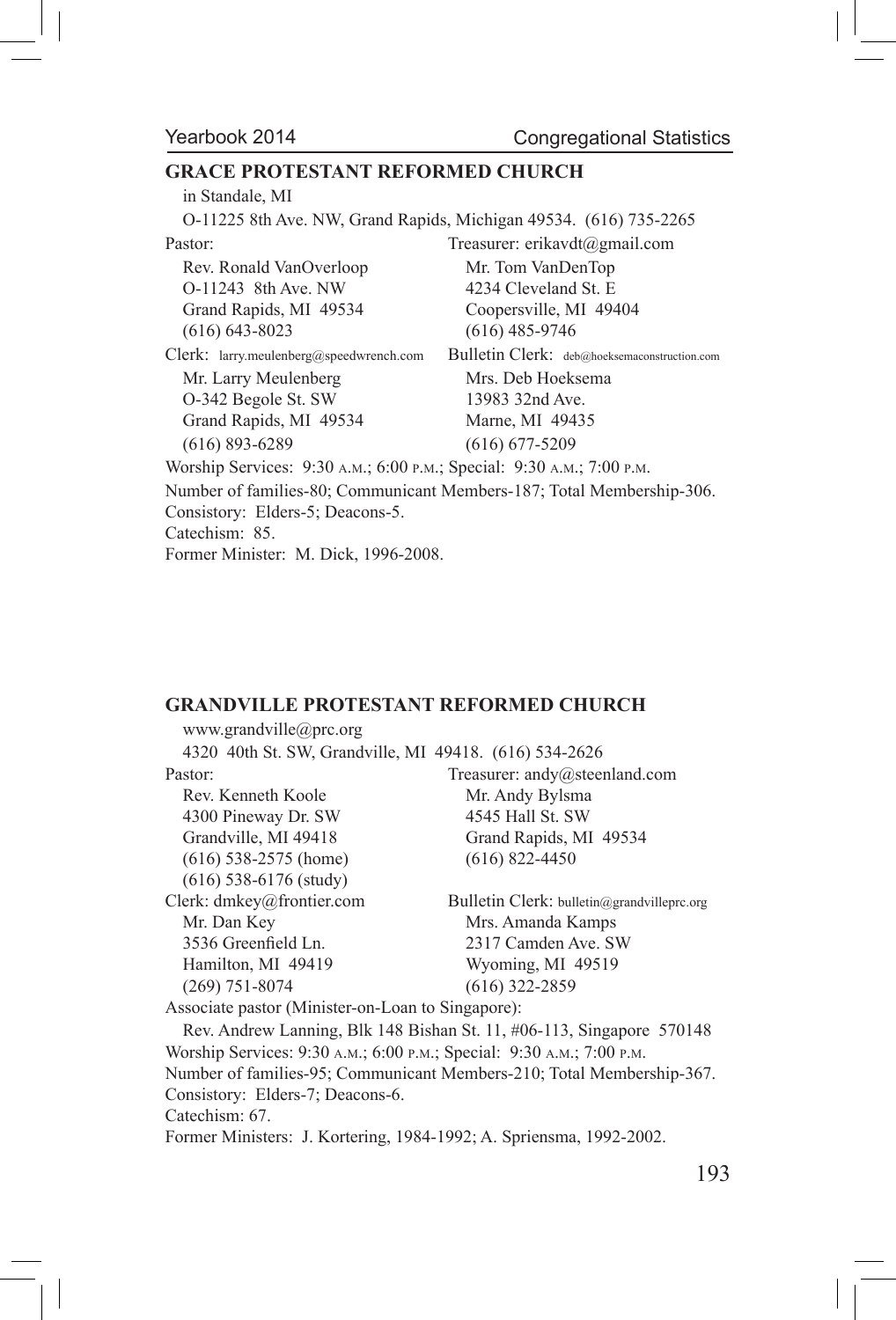#### **HOPE PROTESTANT REFORMED CHURCH** in Walker, MI

1580 Ferndale Ave. SW, Walker, MI 49534. (616) 453-1791

Rev. David Overway Mr. Jon Kamps

Mr. David Moelker Mrs. Evelyn Langerak 3886 Tall Oak Ct. SW 1508 Ferndale Ave. SW Grand Rapids, MI 49534 Grand Rapids, MI 49534 (616) 453-7077 (616) 560-3893

Pastor: Treasurer: jkcbuilt@gmail.com 1550 Ferndale Ave. SW 4084 Riverbend Dr. SW Grand Rapids, MI 49534 Grand Rapids, MI 49534 (616) 450-7101 (616) 291-0714 Clerk: dvdmoelk@sbcglobal.net Bulletin Clerk: hopebulletin@comcast.net

Worship Services: 9:30 a.m.; 6:00 p.m.; Special: 9:30 a.m.; 7:00 p.m.

Number of families-102; Communicant Members-258; Total Membership-471. Consistory: Elders-9; Deacons-6.

Catechism: 152.

Former Ministers: G.M. Ophoff, 1922-1929; H. DeWolf, 1936-1940; J.A. Heys, 1941-1955; H. Hanko, 1955-1963; H. Veldman, 1963-1966; J. Kortering, 1966-1970; R. Van Overloop, 1972-1979;

R. Flikkema, 1981-1986; J. Slopsema, 1986-1995; R. Dykstra, 1995-1996; J. Laning, 1997-2010.

#### **HUDSONVILLE PROTESTANT REFORMED CHURCH**

5101 Beechtree St., Hudsonville, MI 49426. www.iserv.net\~hud-prc (616) 669-5530 Pastor: Treasurer: brandon.vanoverloop@speedwrench.com Rev. Garrett Eriks Mr. Brandon VanOverloop 5101 Beechtree St. 6311 Summerhill Dr. Hudsonville, MI 49426 Hudsonville, MI 49426 (616) 669-0755 (home) (616) 669-4816 (616) 669-5380 (study) Bulletin Clerk: hudsonvilleprc@gmail.com Clerk: Richfeenstra@sbcglobal.net Mrs. Heidi Haveman Mr. Rich Feenstra 1745 Westward Ct. 5273 16th Ave. Jenison, MI 49428 Hudsonville, MI 49426 (616) 457-5431 (616) 669-5626 Worship Services: 9:30 a.m.; 6:00 p.m.; Special: 9:30 a.m.; 7:00 p.m. Number of families-152; Communicant Members-353; Total Membership-555. Consistory: Elders-10; Deacons-7. Catechism: 79. Former Ministers: G. Vos, 1929-1932; J.D. DeJong, 1932-1941; B. Kok, 1943-1947; G. Vos, 1948-1965; H. Veldman, 1966-1971; C. Hanko, 1971-1977; G. VanBaren, 1977-1994; B. Gritters, 1994-2003.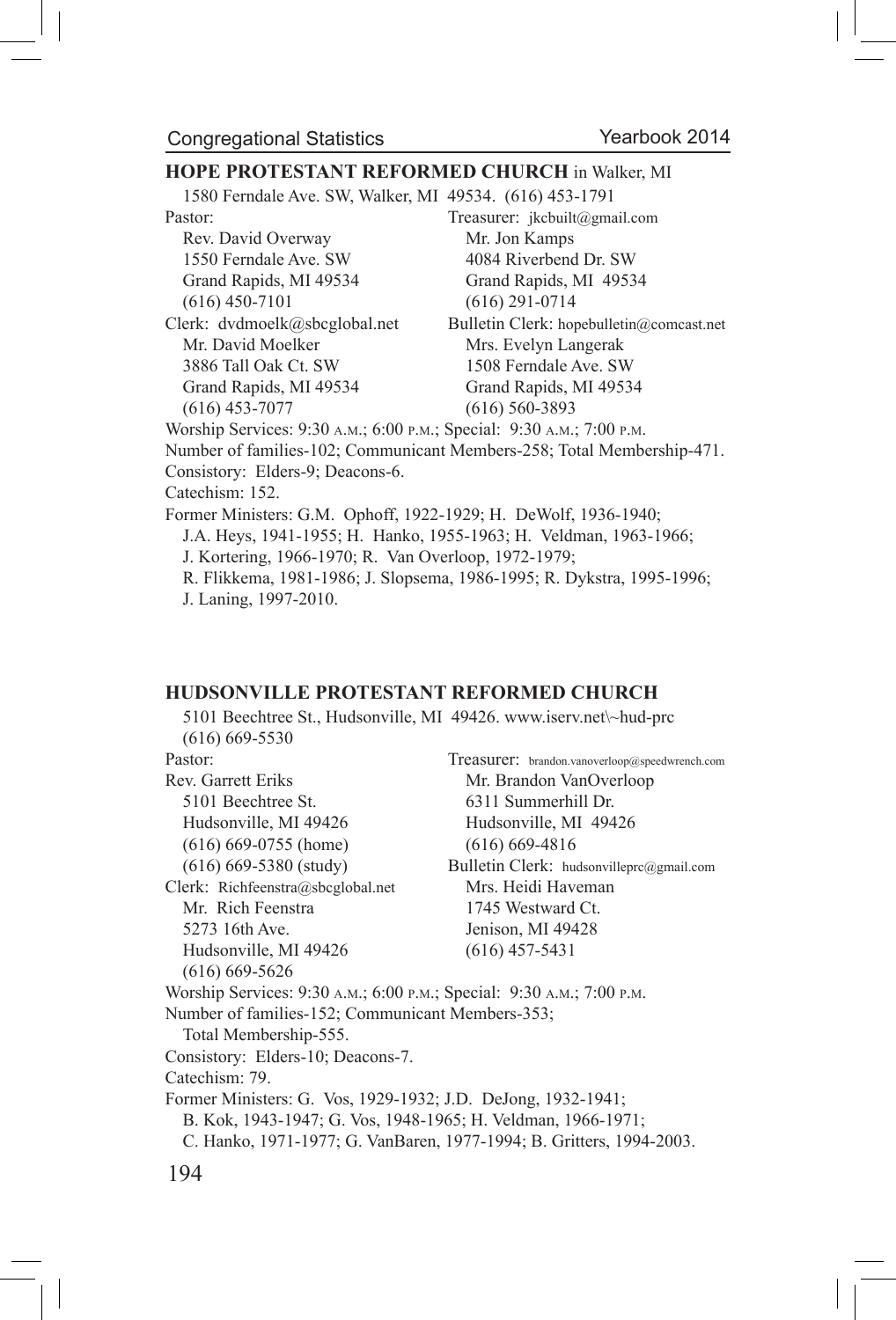# **KALAMAZOO PROTESTANT REFORMED CHURCH**

4515 Green Acres Dr., Kalamazoo, MI 49009. Phone: (269) 349-5364.

| www.Kalamazooprc.org                                                                                                                   |                                         |
|----------------------------------------------------------------------------------------------------------------------------------------|-----------------------------------------|
| Pastor:                                                                                                                                | Treasurer: bradandsarahkiel@yahoo.com   |
| Rev. Michael DeVries                                                                                                                   | Mr. Brad Kiel                           |
| 2034 Skyline Dr.                                                                                                                       | 2326 Tamarack St.                       |
| Kalamazoo, MI 49006                                                                                                                    | Kalamazoo, MI 49006                     |
| $(269)$ 349-5202                                                                                                                       | $(269)$ 348-7515                        |
| Clerk: daniel.kiel@sbcglobal.net                                                                                                       | Bulletin Clerk: kprc.bulletin@yahoo.com |
| Mr. Dan Kiel                                                                                                                           | Mrs Marcia Kiel                         |
| $2451$ N 3rd St.                                                                                                                       | 2826 Olney Rd                           |
| Kalamazoo, MI 49009                                                                                                                    | Kalamazoo, MI 49006                     |
| $(269)$ 544-4826                                                                                                                       | $(269)$ 381-3763                        |
| Worship Services: 9:30 A.M.; 5:00 P.M.; Special: 9:30 A.M.; 7:00 P.M.                                                                  |                                         |
| Number of families-20; Communicant Members-50;                                                                                         |                                         |
| Total Membership-69.                                                                                                                   |                                         |
| Consistory: Elders-3; Deacons-2.                                                                                                       |                                         |
| Catechism: 15.                                                                                                                         |                                         |
| Former Ministers: W. Verhil, 1932-1935; J.G. Kooistra, 1935-1940;<br>H. Veldman, 1941-1950; E. Knott, 1950-1953; A. Mulder, 1958-1961; |                                         |
| R.C. Harbach, 1963-1974; B. Woudenberg, 1976-1996;                                                                                     |                                         |
| W. Bruinsma, 1996-2006; A. Spriensma, 2007-2010.                                                                                       |                                         |
|                                                                                                                                        |                                         |

#### **PROVIDENCE PROTESTANT REFORMED CHURCH**

| Meeting in Heritage PR School (Music Room), Hudsonville, MI.          |
|-----------------------------------------------------------------------|
| Treasurer: nvanoverloop@atlasroofing.com                              |
| Mr. Nate VanOverloop                                                  |
| 6950 Old Lantern Dr. SE                                               |
| Caledonia, MI 49316                                                   |
| $(616) 803 - 0792$                                                    |
| Bulletin Clerk: provbulletin@gmail.com                                |
| Mrs. Deb Bleyenberg                                                   |
| 750 Ouincy St. SW                                                     |
| Grandville, MI 49418                                                  |
| $(616) 896 - 0178$                                                    |
| Worship Services: 9:30 A.M.; 6:00 P.M.; Special: 9:30 A.M.; 7:00 P.M. |
| Number of families-34; Communicant Members-72; Total Membership-164.  |
|                                                                       |
|                                                                       |
|                                                                       |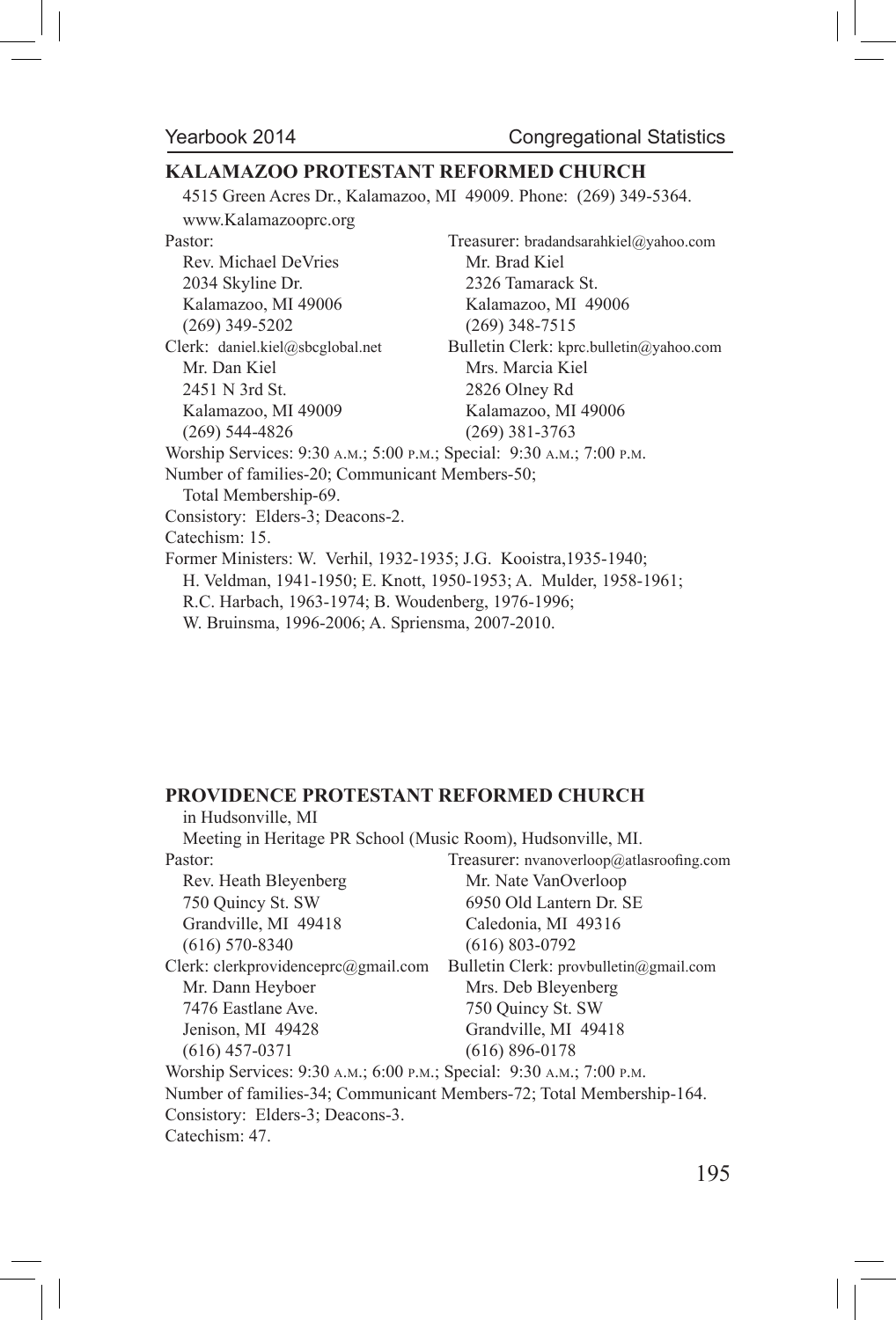#### **SOUTHEAST PROTESTANT REFORMED CHURCH**

in Grand Rapids, MI 1535 Cambridge Ave. SE, Grand Rapids, MI 49506. (616) 245-6931 Pastor: Treasurer: tyler.pipe@royaltechnologies.com Rev. William A. Langerak Mr. Tyler Pipe 1543 Cambridge Ave. SE 3289 Townsend Ave. NE Grand Rapids, MI 49506 Grand Rapids, MI 49525 (616) 446-5986 (616) 881-9543 Clerk: gvb@unssw.com Bulletin Clerk: jennievdb@yahoo.com Mr. Gerald VanBaren Mrs. Jennie VanDenBerg 3500 Buttrick Ave. SE 228 Alten Ave. NE Ada, MI 49301 Grand Rapids, MI 49503 (616) 682-0086 (616) 821-1270 Worship Services: 9:30 a.m.; 5:00 p.m.; Special: 9:30 a.m.; 7:30 p.m. Number of families-68; Communicant Members-165; Total Membership-264. Consistory: Elders-6; Deacons-5. Catechism: 76. Former Ministers: R. Veldman, 1944-1962; M. Schipper, 1962-1978; C. Haak, 1979-1986; S. Key, 1986-1991; DH. Kuiper, 1992-2002.

#### **SOUTHWEST PROTESTANT REFORMED CHURCH**

in Wyoming, MI (616) 532-6876 4875 Ivanrest Ave. SW, Wyoming, MI 49418. www.southwestprc.org Pastor: Treasurer: Jeffrey.c.potjer@jci.net Rev. Arie denHartog Mr. Jeff Potjer 4895 Ivanrest Ave. SW 8703 Willow Run Dr. Wyoming, MI 49418 Jenison, MI 49428 (616) 532-4846 (616) 662-4099 Clerk: dirkwestra89@gmail.com Bulletin Clerk: ekswbltn@att.net Mr. Dirk Westra Mrs. Evonne Kreuzer 1959 Collingwood Ave. SW 3574 Hillcrest Rd. Wyoming, MI 49519 Hudsonville, MI 49426 (616) 249-3785 (616) 669-1792 Worship Services: 9:30 a.m.; 6:00 p.m.; Special: 9:30 a.m.; 7:00 p.m. Number of families-91; Communicant Members-222; Total Membership-362. Consistory: Elders-9; Deacons-7. Catechism: 88. Former Ministers: B. Kok, 1929-1937; R. Veldman, 1937-1939; M. Schipper, 1939-1945; S. Cammenga, 1945-1948; J. Blankespoor, 1949-1953; M. Schipper, 1954-1962; G. Lubbers, 1964-1970; H. Veldman, 1971-1978; M. DeVries, 1978-1985; M. Kamps, 1986-1992; R. Cammenga, 1993-2004.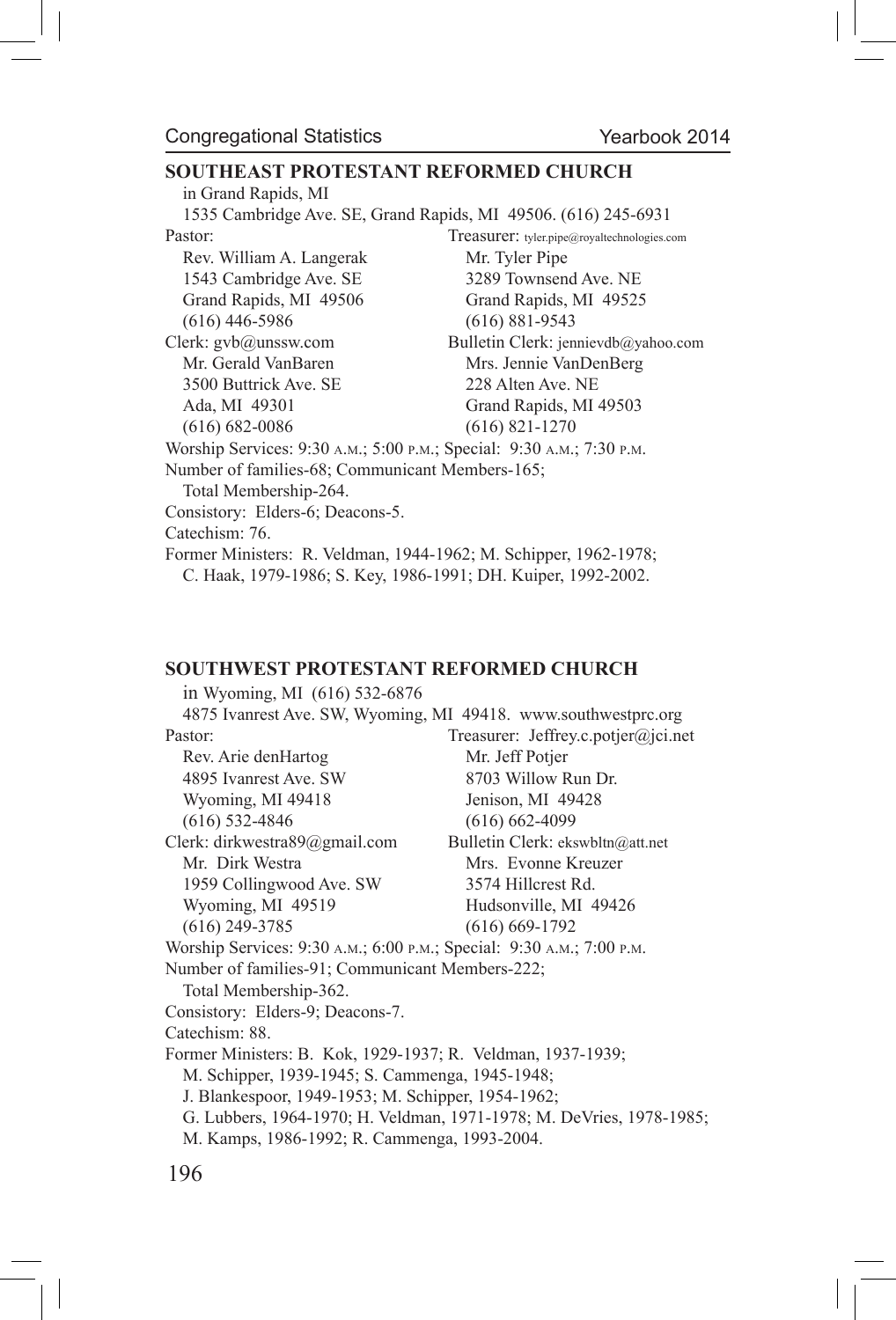#### **TRINITY PROTESTANT REFORMED CHURCH**

in Hudsonville, MI 3385 VanBuren St., Hudsonville, MI 49426. (616) 669-7024 Pastor: Treasurer: mvelthouse@etnasupply.com Rev. Nathan P. Decker Mr. Marc Velthouse 3421 Hillcrest Rd. 3385 VanBuren St. Hudsonville, MI 49426 Hudsonville, MI 49426 (616) 669-7025 (study) (616) 890-6332 Clerk: doug@gvbmco.com Bulletin Clerk: rondavanbemmel@sbcglobal.net Mr. Doug Pastoor Mrs. Ronda VanBemmel 3976 Glenview Ct. 4628 Stonewood Ct. Hudsonville, MI 49426 Hudsonville, MI 49426 (616) 662-3805 (616) 662-9683 Worship Services: 9:30 a.m.; 5:00 p.m.; Special: 9:30 a.m.; 7:00 p.m. Number of families-110; Communicant Members-248; Total Membership-474. Consistory: Elders-7; Deacons-7. Catechism: 129. Former Minister: R. Kleyn, 2002-2009.

#### **WINGHAM PROTESTANT REFORMED CHURCH**

| in Ontario, Canada (519) 357-3235                                       |                                                                     |
|-------------------------------------------------------------------------|---------------------------------------------------------------------|
| 292 Edward St. (P.O. Box 570), Wingham, ON N0G 2W0 Canada               |                                                                     |
| Pastor:                                                                 | Treasurer: ackikkert@hurontel.on.ca                                 |
| Rev. Martin VanderWal                                                   | Mr. Allen Kikkert                                                   |
| P.O. Box 1694 (541 Angus St.)                                           | RR #3                                                               |
| Wingham, ON N0G 2W0                                                     | Augurn, ON N0M 1E0                                                  |
| Canada                                                                  | Canada                                                              |
| $(519)$ 357-9674                                                        | $(519) 529 - 3140$                                                  |
| Clerk: jrsiert@bmts.com                                                 | Bulletin Clerk: vanderwalpatricia@yahoo.com                         |
| Mr. Jim Siertsema                                                       | Mrs. Tricia VanderWal                                               |
| RR#1                                                                    | P.O. Box 1694                                                       |
| Auburn, ON N0M 1E0                                                      | Wingham, ON N0G 2W0                                                 |
| Canada                                                                  | Canada                                                              |
| $(519) 526 - 7417$                                                      | $(519)$ 357-9674                                                    |
| Worship Services: 10:30 A.M.; 1:00 P.M.; Special: 10:30 A.M.; 8:00 P.M. |                                                                     |
|                                                                         | Number of families-16; Communicant Members-32; Total Membership-70. |
| Consistory: Elders-3; Deacons-1.                                        |                                                                     |
| Catechism: 32.                                                          |                                                                     |
| Former Minister: M. DeVries, 2004-2010.                                 |                                                                     |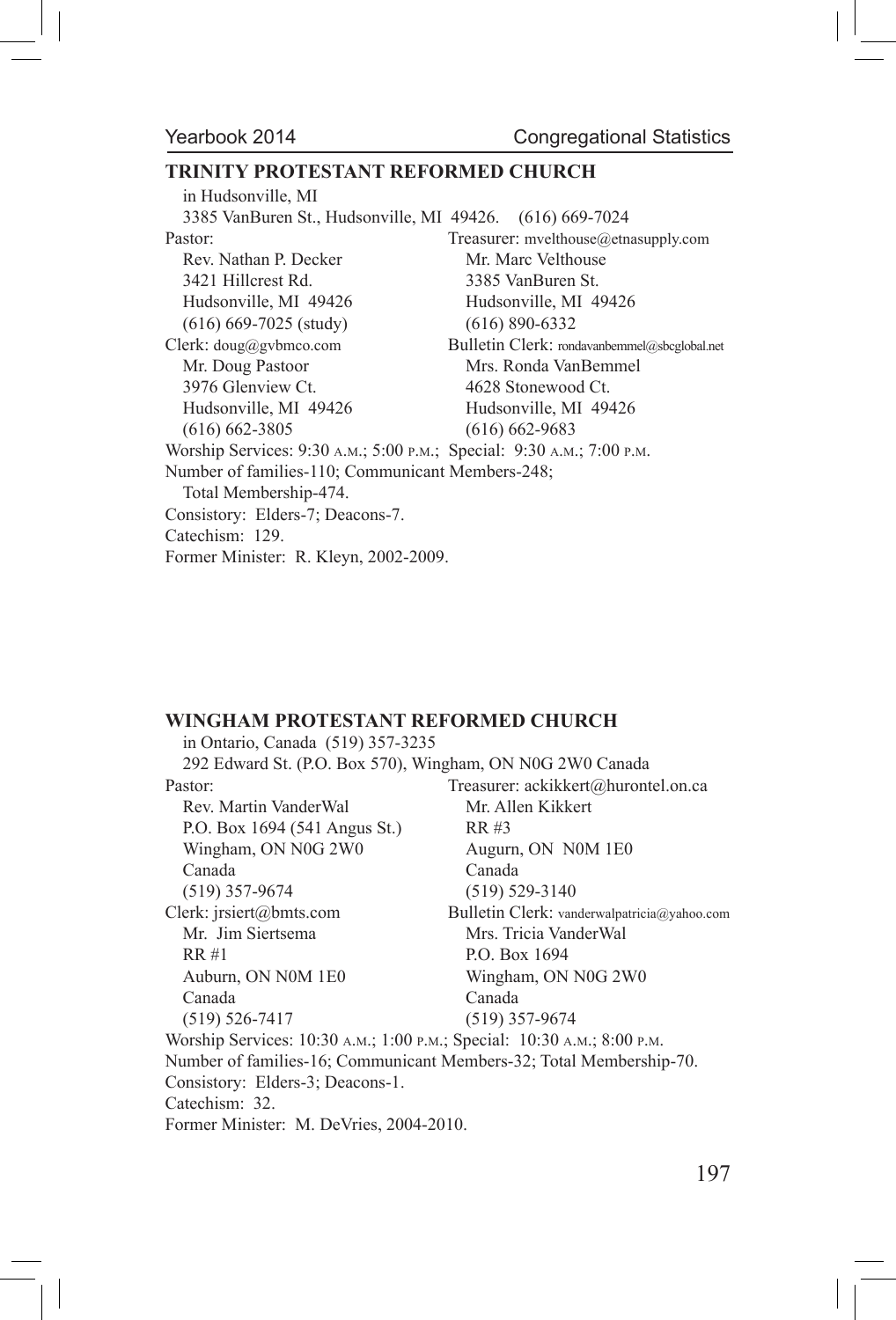### **Classis West:**

#### **BETHEL PROTESTANT REFORMED CHURCH**

| in Roselle, IL (630) 307-9408                                         |                                                                       |
|-----------------------------------------------------------------------|-----------------------------------------------------------------------|
|                                                                       | 115 Pratt Blvd., Roselle, IL 60172. (630) 307-9408 www.bethel prc.org |
| Pastor:                                                               | Treasurer: Joshua.meurer@gmail.com                                    |
| Rev Dennis Lee                                                        | Mr. Joshua Meurer                                                     |
| 1047 Florida Ln                                                       | 165 N. Lyle Ave.                                                      |
| Elk Grove Village, IL 60007                                           | Elgin, IL 60123                                                       |
| $(847)$ 524-4676                                                      | $(847)$ 525-8198                                                      |
| Clerk: jvanoverloop1@yahoo.com                                        | Bulletin Clerk: bethelprc.bulletin@gmail.com                          |
| Mr. Jared VanOverloop                                                 | Mr. Alan Meurer                                                       |
| 2227 Camden Ln                                                        | 208 Springside Dr.                                                    |
| Hanover Park, IL 60133                                                | Elgin, IL $60124$                                                     |
| $(630)$ 855-6089                                                      | $(630)$ 488-9864                                                      |
| Worship Services: 9:30 A.M.; 5:00 P.M.; Special: 9:30 A.M.; 7:30 P.M. |                                                                       |
| Number of families-15; Communicant Members-35;                        |                                                                       |
| Total Membership-54.                                                  |                                                                       |
| Consistory: Elders-3; Deacons-1.                                      |                                                                       |
| Catechism: 13.                                                        |                                                                       |
| Former Ministers: R. VanOverloop, 1989-1994; C. Haak, 1994-2004;      |                                                                       |
| J(ai) Mahtani, 2005-2010.                                             |                                                                       |

#### **CALVARY PROTESTANT REFORMED CHURCH**

2011 2nd St., Hull, IA 51239. (712) 439-6070 Pastor: Treasurer: bigkinger23@hotmail.com Rev. Cory Griess Mr. Mike King 1902 1st St. 816 5th St. Hull, IA 51239 Hull, IA 51239 (712) 439-1284 (712) 439-2576 Clerk: mvbelder@gmail.com Bulletin Clerk: kbengen@mtcnet.net Mr. Mike VanBemmel Mrs. Bonnie VanEngen 603 Rice Ave. 1825 2nd St. Doon, IA 51235 Hull, IA 51239 (712) 726-6018 (712) 439-1398 Worship Services: 9:30 a.m.; 6:00 p.m.; Special: 9:00 a.m.; 7:00 p.m. Number of families-62; Communicant Members-125; Total Membership-255. Consistory: Elders-5; Deacons-4. Catechism: 53.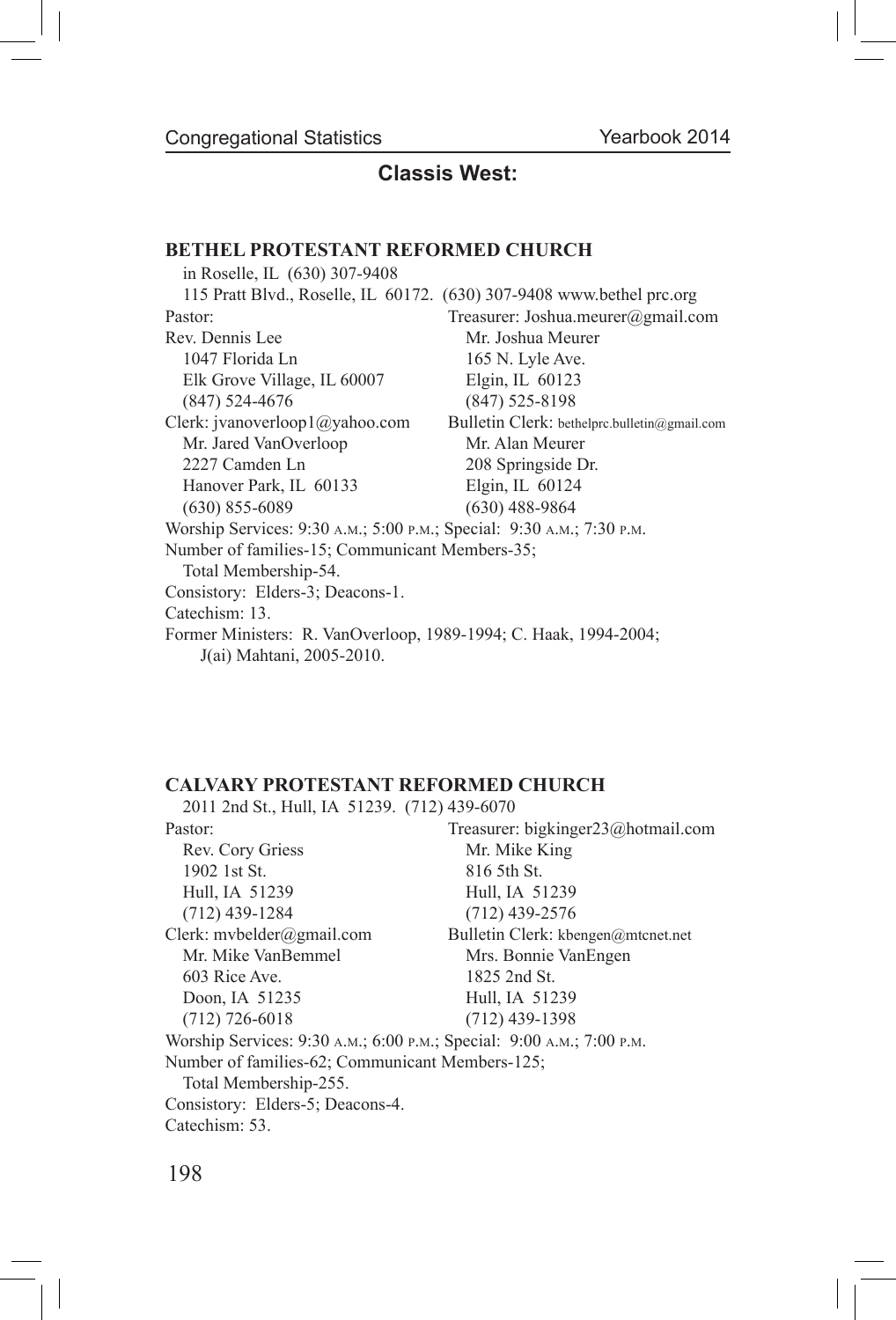#### **COVENANT OF GRACE PROTESTANT REFORMED CHURCH**

4005 Marietta, Spokane, WA 99217-4914 (509) 926-0372

Rev. Rodney Kleyn Mr. Gregory Duerr 7317 N. Deschutes Dr. 3501 N. H St. Spokane, WA 99208 Spokane, WA 99205 (509) 926-0372 (509) 290-0489

Mr. Ryan Lathrop Mrs. Sarah Lathrop 3609 W Glass Ave. 3609 W. Glass Ave. Spokane, WA 99205 Spokane, WA 99205 (509) 326-6874 (509) 326-6874

Pastor: Treasurer: greggyd@gmail.com Clerk: ryan.lathrop@gmail.com Bulletin Clerk: sadiekate@hotmail.com

Worship Services: 9:30 a.m.; 5:00 p.m.; Special: 10:00 a.m., 7:00 p.m. Number of families-10; Communicant Members-21; Total Membership-45. Consistory: Elders-2; Deacons-1. Catechism: 16.

#### **CRETE PROTESTANT REFORMED CHURCH**

1777 E. Richton Rd., Crete, IL 60417 (708) 672-4600 Pastor: Treasurer: jophoff@dutchamerican.us Rev. Nathan Langerak Mr. James Ophoff 24015 S. Volbrecht Rd. 11407 W 108th Ave. Crete, IL 60417 Saint John, IN 46373 (708) 259-7543 (219) 365-1819 Clerk: bwories@sbcglobal.net Bulletin Clerk: churchsecretary@prccrete.org Mr. Bert Wories Jr. Mrs. Kathy Brummel 3622 193rd Pl. 1777 E. Richton Rd. Lansing, IL 60438 Crete, IL 60417 (708) 474-4926 (708) 672-4600 (708) 672-4601 (FAX) Worship Services: 9:30 a.m.; 5:00 p.m.; Special: 9:30 a.m.; 7:00 p.m. Number of families-104; Communicant Members-265; Total Membership-442. Consistory: Elders-9; Deacons-6. Catechism: 135. Former Ministers: P. DeBoer, 1932-1938; L. Vermeer, 1938-1945; M. Schipper, 1945-1954; H.C. Hoeksema, 1955-1959; J.A. Heys, 1959-1967; R. Decker, 1969-1973; D. Engelsma, 1974-1988; C. Terpstra, 1989-1997; A. Brummel, 1998-2007.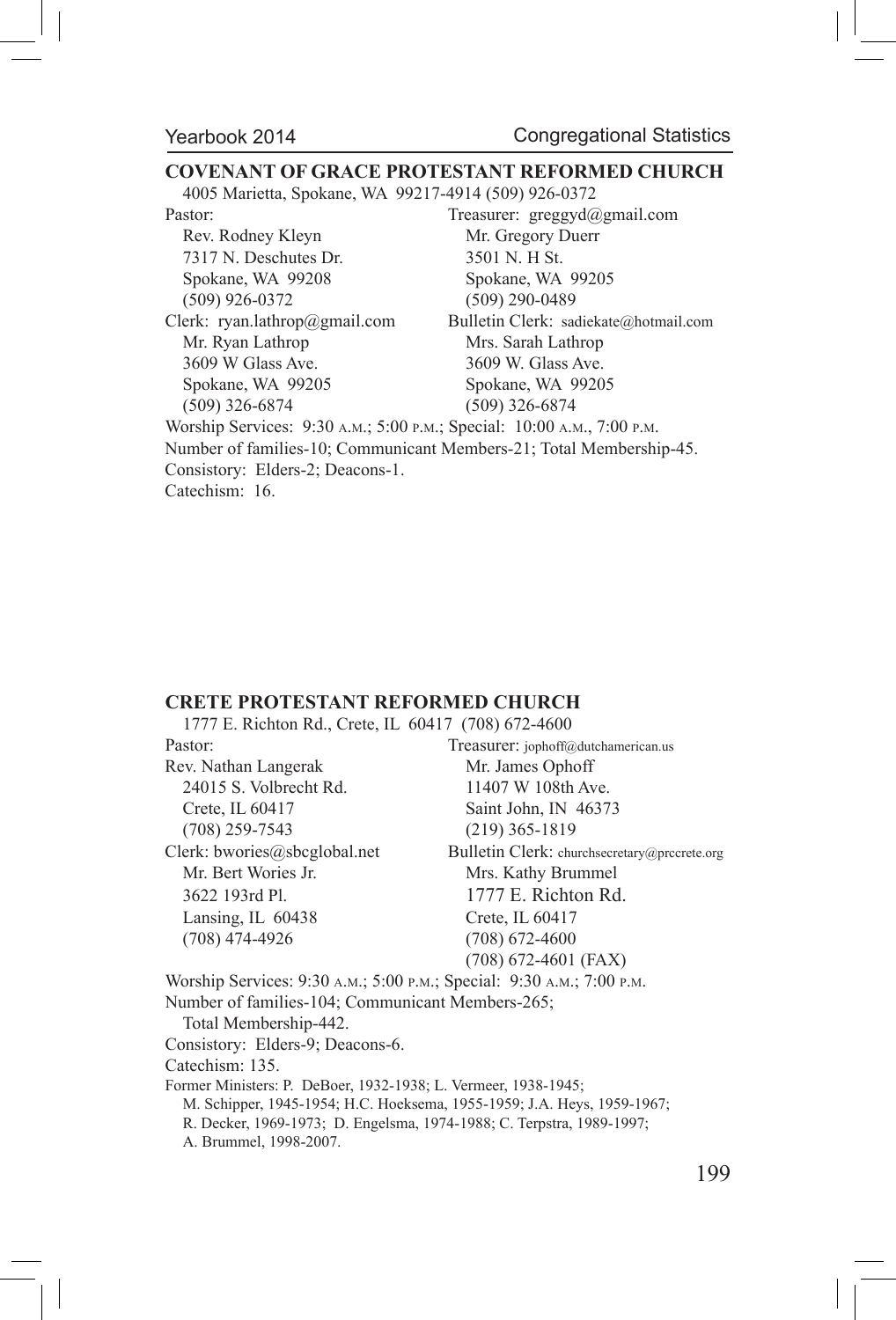# **DOON PROTESTANT REFORMED CHURCH**

408 6th Ave., Doon, IA 51235. (712) 726-3578

| Pastor:                                                              | Treasurer: cbwoiwood@hotmail.com                                      |
|----------------------------------------------------------------------|-----------------------------------------------------------------------|
| Rev.                                                                 | Mr. Caleb Woiwood                                                     |
| 601 N. 1st St.                                                       | Box 2 312 1/2 1st Ave.                                                |
| Doon, IA 51235                                                       | Rock Rapids, IA 51246                                                 |
| $(712)$ 726-3382                                                     | $(712)$ 472-9004                                                      |
| Clerk: bob.marcia.mantel@gmail.com Bulletin Clerk: gink608@yahoo.com |                                                                       |
| Mr. Bob Mantel                                                       | Mrs. Janeane VanGinkel                                                |
| 2733 Garfield Ave.                                                   | Box 73 408 S 2nd St.                                                  |
| Hull, IA 51239                                                       | Doon, IA 51235                                                        |
| $(712)$ 726-3478                                                     | $(712)$ 726-3004                                                      |
| Worship Services: 9:30 A.M.; 2:00 P.M. (Dec-Feb);                    |                                                                       |
|                                                                      | 9:30 A.M.; 6:00 P.M. (Mar-Nov); Special: 9:30 A.M.; 7:00 P.M          |
|                                                                      | Number of families-38; Communicant Members-101; Total Membership-155. |
| Consistory: Elders-4; Deacons-4.                                     |                                                                       |
| Catechism: 31.                                                       |                                                                       |
| Former Ministers: J.D. DeJong, 1929-1932; G. Lubbers, 1934-1937;     |                                                                       |
| J. VanderBreggen, 1939-1942; J. Blankespoor, 1943-1949;              |                                                                       |
| H.C. Hoeksema, 1949-1955; G. VanBaren, 1956-1962;                    |                                                                       |
| H. Hanko, 1963-1965; R. Decker, 1965-1969; R. Moore, 1971-1976;      |                                                                       |
| M. Kamps, 1976-1986; R. Dykstra, 1986-1995; R. Smit, 1996-2004;      |                                                                       |
| D. Overway 2005-2013.                                                |                                                                       |
|                                                                      |                                                                       |

#### **EDGERTON PROTESTANT REFORMED CHURCH**

|                                                                       | 311 Maple St., Edgerton, MN 56128. (Mail to: P.O. Box 212) (507) 442-3555 |
|-----------------------------------------------------------------------|---------------------------------------------------------------------------|
| Pastor:                                                               | Treasurer: bleyenburg@iw.net                                              |
| Rev. Douglas J. Kuiper                                                | Mr. Denny Bleyenburg                                                      |
| 321 Maple St. W. /P.O. Box 212                                        | 140 Trosky Rd. E                                                          |
| Edgerton, MN 56128                                                    | Edgerton, MN 56128                                                        |
| $(507)$ 442-4441                                                      | $(507)$ 631-7551                                                          |
| Clerk: brummels@iw.net                                                | Bulletin Clerk: farmergary@frontiernet.net                                |
| Mr. Allen Brummel                                                     | Gary and Marsha Boverhof                                                  |
| 251 Maple St. W                                                       | 1488 21st St.                                                             |
| Edgerton, MN 56128                                                    | Edgerton, MN 56128                                                        |
| $(507)$ 442-5391                                                      | $(507)$ 442-4874                                                          |
| Worship Services: 9:30 A.M.; 5:00 P.M.; Special: 9:30 A.M.; 7:00 P.M. |                                                                           |
|                                                                       | Number of families-23; Communicant Members-48; Total Membership-87.       |
| Consistory: Elders-3; Deacons-2.                                      |                                                                           |
| Catechism: 25.                                                        |                                                                           |
| Former Ministers: W. Verhil, 1938-1943; G. Vos. 1943-1948;            |                                                                           |
| P. DeBoer, 1948-1953; H. Veldman, 1953-1959;                          |                                                                           |
| B. Woudenberg, 1960-1965; G. Lanting, 1966-1974;                      |                                                                           |
|                                                                       | J. Slopsema, 1974-1982; J. Smith, 1982-1985; M. DeVries, 1985-1995;       |
| A. Brummel, 1995-1998; D. Kleyn, 1998-2005; D. Lee, 2006-2010.        |                                                                           |
| 200                                                                   |                                                                           |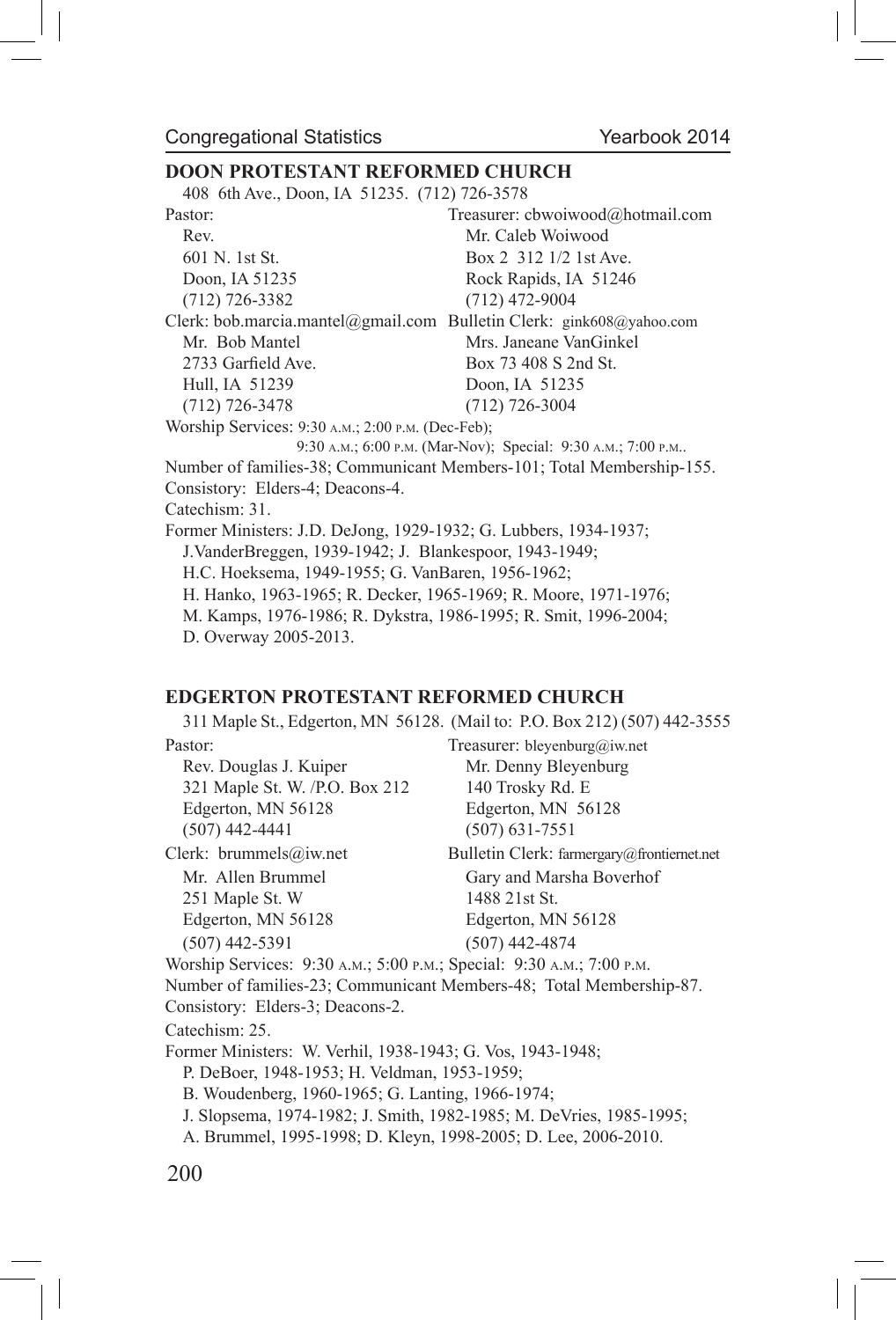#### **FIRST PROTESTANT REFORMED CHURCH**

of Edmonton, Alberta, Canada. 15911 107A Ave., Edmonton, AB, Canada (708) 486-1613 (direct mail to pastor's address) www.members.shaw.ca/firstprcedmonton Pastor: Treasurer: GMulder@telus.net Rev. John P. Marcus Mr. Bert Mulder 10712 159th St. 376 Kaska Rd. Edmonton, AB T5P 3B4 Sherwood Park, AB T8A 4G8 Canada Canada (780) 489-6470 (780) 464-4623 Clerk: edmontonprc@gmail.com Bulletin Clerk: FredT@shaw.ca Mr. Ed Huizing Mrs. Nettie Tolsma 9808 169th St. 10 Holly Place Edmonton, AB T5P 3X3 St. Albert, AB T8N 6W7 Canada Canada (780) 756-4263 (780) 418-1189 Worship Services: 10:00 a.m.; 3:00 p.m.; Special: 10:00 a.m.; 7:30 p.m. Number of families-24; Communicant Members-59; Total Membership-117. Consistory: Elders-3; Deacons-2. Catechism: 33. Former Ministers: R. Moore, 1976-1982; T. Miersma, 1982-1994; M. DeVries, 1995-2004.

### **HERITAGE PROTESTANT REFORMED CHURCH**

| 3800 E 15th St., Sioux Falls, SD 57103 (605) 335-6623                                                                                                                                                                                                                                                                                      |                                                                     |
|--------------------------------------------------------------------------------------------------------------------------------------------------------------------------------------------------------------------------------------------------------------------------------------------------------------------------------------------|---------------------------------------------------------------------|
| Pastor:                                                                                                                                                                                                                                                                                                                                    | Treasurer: $ijtesla@hotmail.com$                                    |
| Rev. Allen J. Brummel                                                                                                                                                                                                                                                                                                                      | Mr. Jeff TeSlaa                                                     |
| 3210 S. Fernwood Ave.                                                                                                                                                                                                                                                                                                                      | 506 Almond St.                                                      |
| Sioux Falls, SD 57110                                                                                                                                                                                                                                                                                                                      | Harrisburg, SD 57032                                                |
| $(605)$ 271-3692                                                                                                                                                                                                                                                                                                                           | $(605)$ 359-8645                                                    |
| Clerk: pauldejongmd $(a)$ gmail.com                                                                                                                                                                                                                                                                                                        | Bulletin Clerk: a.brummel@prca.org                                  |
| Dr. Paul DeJong                                                                                                                                                                                                                                                                                                                            | Rev. Allen J. Brummel                                               |
| 6500 E 26th St.                                                                                                                                                                                                                                                                                                                            | 3210 S. Fernwood Ave.                                               |
| Sioux Falls, SD 57110                                                                                                                                                                                                                                                                                                                      | Sioux Falls, SD 57110                                               |
| $(605)$ 553-7298                                                                                                                                                                                                                                                                                                                           | $(605)$ 271-3692                                                    |
| Worship Services: 9:30 A.M.; 4:00 P.M.; Special: 9:30 A.M.; 7:00 P.M.                                                                                                                                                                                                                                                                      |                                                                     |
|                                                                                                                                                                                                                                                                                                                                            | Number of families-14; Communicant Members-32; Total Membership-58. |
| Consistory: Elders-2; Deacons-2.                                                                                                                                                                                                                                                                                                           |                                                                     |
| $\cap$ $\ldots$ $\qquad$ $\qquad$ $\qquad$ $\qquad$ $\qquad$ $\qquad$ $\qquad$ $\qquad$ $\qquad$ $\qquad$ $\qquad$ $\qquad$ $\qquad$ $\qquad$ $\qquad$ $\qquad$ $\qquad$ $\qquad$ $\qquad$ $\qquad$ $\qquad$ $\qquad$ $\qquad$ $\qquad$ $\qquad$ $\qquad$ $\qquad$ $\qquad$ $\qquad$ $\qquad$ $\qquad$ $\qquad$ $\qquad$ $\qquad$ $\qquad$ |                                                                     |

Catechism: 13.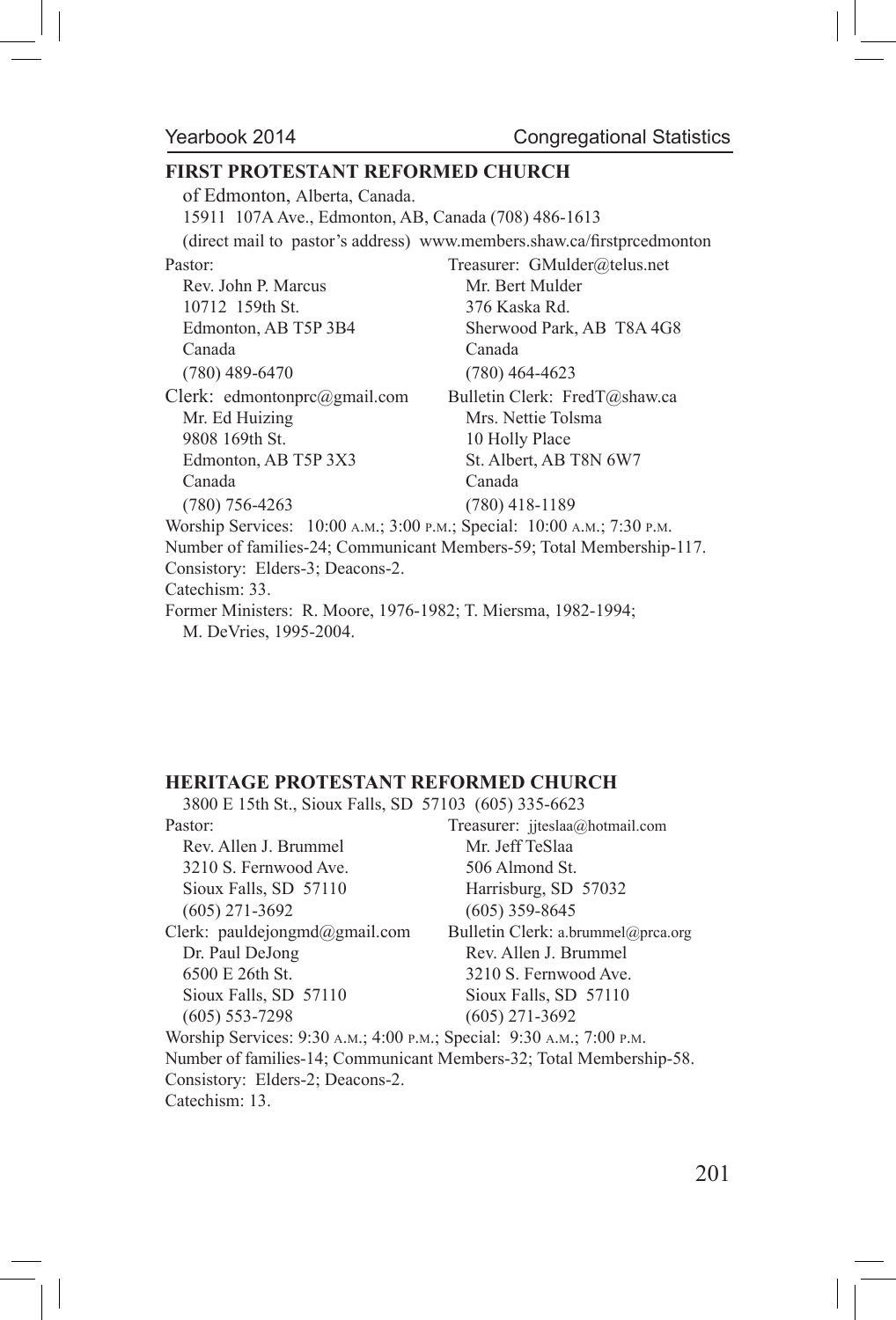#### Congregational Statistics

#### **HOPE PROTESTANT REFORMED CHURCH**

in Redlands, CA (909) 792-6776

| 1307 E. Brockton Ave., Redlands, CA 92374. www.hopeprc.org              |                                                                       |  |  |  |  |
|-------------------------------------------------------------------------|-----------------------------------------------------------------------|--|--|--|--|
| Pastor:                                                                 | Treasurer: treasurer@hopeprc.org                                      |  |  |  |  |
| Rev. Brian L. Huizinga                                                  | Mr. Dan Howerzyl                                                      |  |  |  |  |
| 1307 E. Brockton Ave.                                                   | 935 Denise St.                                                        |  |  |  |  |
| Redlands, CA 92374                                                      | Redlands, CA 92374                                                    |  |  |  |  |
| $(909)$ 792-0307 (home)                                                 | $(909)$ 335-7457                                                      |  |  |  |  |
| Clerk: clerk@hopeprc.org                                                | Bulletin Clerk: bulletin@hopeprc.org                                  |  |  |  |  |
| Mr. Glenn Feenstra                                                      | Mr. Jonathan denHartog                                                |  |  |  |  |
| 1380 Fairview Ln.                                                       | 10537 Wood Glen Ct.                                                   |  |  |  |  |
| Mentone, CA 92359                                                       | Yucaipa, CA 92399                                                     |  |  |  |  |
| $(909)$ 794-5859                                                        | $(909)$ 797-0970                                                      |  |  |  |  |
| Worship Services: 10:00 A.M.; 6:00 P.M.; Special: 10:00 A.M.; 7:30 P.M. |                                                                       |  |  |  |  |
|                                                                         | Number of families-64; Communicant Members-157; Total Membership-249. |  |  |  |  |
| Consistory: Elders-5; Deacons-4.                                        |                                                                       |  |  |  |  |
| Catechism: 53.                                                          |                                                                       |  |  |  |  |
| Former Ministers: G. Vos. 1933-1943; P. DeBoer, 1943-1948;              |                                                                       |  |  |  |  |
| L. Vermeer, 1948-1953; H.H. Kuiper, 1954-1958; H. Veldman, 1959-1963;   |                                                                       |  |  |  |  |
|                                                                         |                                                                       |  |  |  |  |

# C. Hanko, 1964-1971; M. Kamps, 1972-1976; J. Kortering, 1976-1979;

K. Koole, 1982-1989; A. denHartog, 1990-2001; M. VanderWal, 2002-2011.

#### **HULL PROTESTANT REFORMED CHURCH**

1006 Hayes Ave., Hull, IA 51239. www.reformedwitness.org (712) 439-1283

| Pastor:                     | Treasurer: MandN@c-i-service.com    |
|-----------------------------|-------------------------------------|
| Rev. James A. Laning        | Mr. Mark Kooima                     |
| 1004 Hayes Ave.             | 2846 Garfield Ave.                  |
| Hull, IA 51239              | Hull, IA 51239                      |
| (712) 363-1944 (home/study) | $(712)$ 578-9001                    |
| $(712)$ 439-1283 (church)   |                                     |
| $(712)$ 439-2038 (FAX)      |                                     |
| Clerk: joelvg@mtcnet.net    | Bulletin Clerk: csuitten@mtcnet.net |
| Mr. Joel VanGinkel          | Mrs. Sue Uittenbogaard              |
| 1614 Morgan Ct.             | 1410 Birch St.                      |
| Hull, IA 51239              | Hull, IA 51239                      |
| $(712)$ 439-2285            | $(712)$ 439-2258                    |
| Worship Services:           | 9:30 A.M.; 2:00 P.M. (Dec.-Feb.);   |
|                             |                                     |

 9:30 a.m.; 6:00 p.m. (Mar.-Nov.); Special: 9:30 a.m.; 7:00 p.m. Number of families-120; Communicant Members-268; Total Membership-508. Consistory: Elders-9; Deacons-6.

Catechism: 157.

Former Ministers: B.J. Danhof, 1925-1927; W. Verhil, 1927-1929;

C. Hanko, 1929-1935; L. Vermeer, 1935-1938; A. Cammenga, 1938-1950;

J.D. DeJong, 1950-1953; J.A. Heys, 1955-1959;

J. Kortering, 1960-1966; 1970-1976; M. Hoeksema, 1976-1979;

R. Cammenga, 1979-1984; R. Moore, 1985-1999; S. Key, 2000-2010.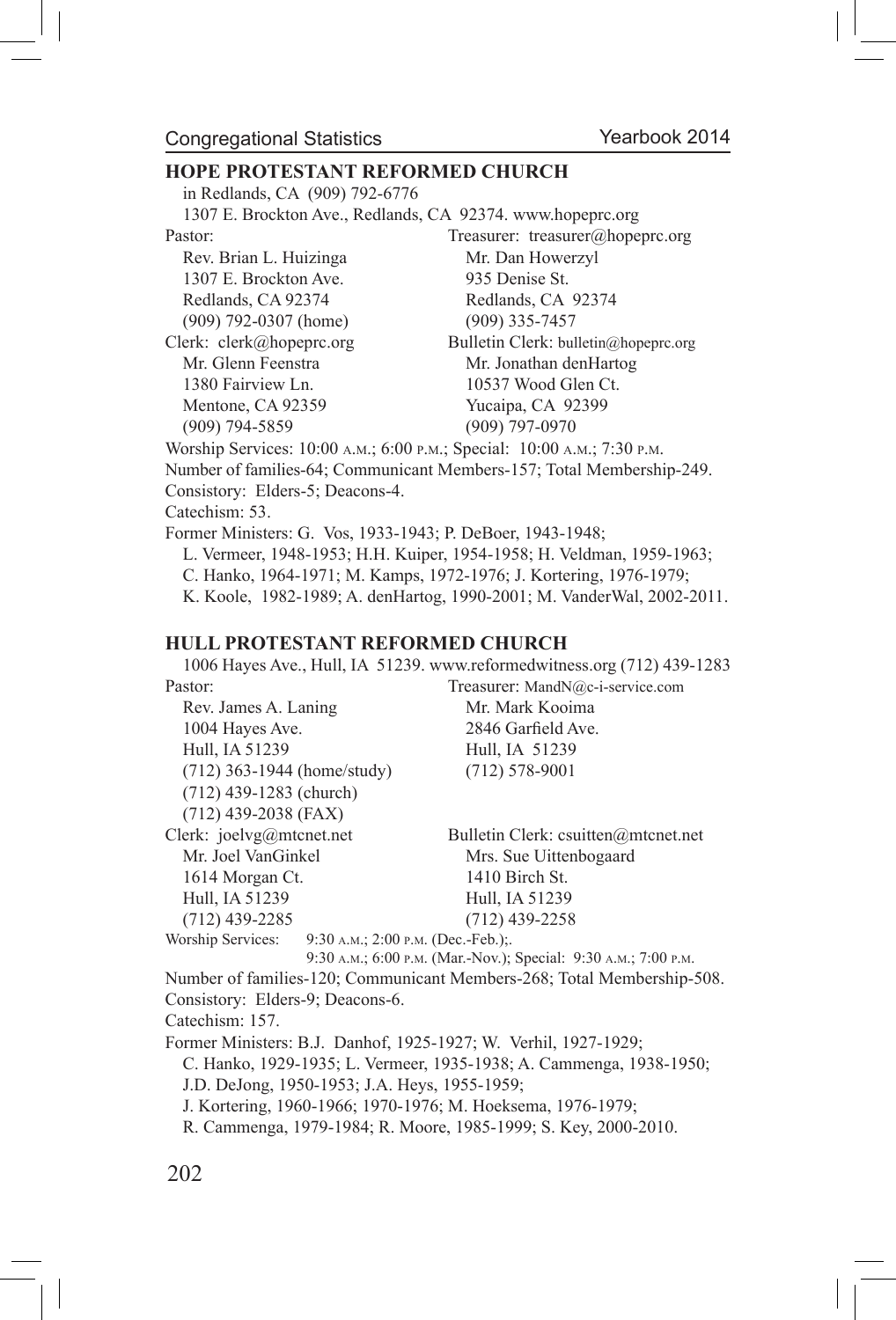#### **IMMANUEL PROTESTANT REFORMED CHURCH**

in Lacombe, Alberta, Canada 5940 60 Ave. Close, Lacombe, AB T4L 1X8, Canada Pastor: Treasurer: rkw@platinum.ca Rev. Thomas Miersma Mr. Rodney Wierenga 5940 60th Ave. Close RR #4 Lacombe, AB T4L 1X8 Lacombe, AB T4L 2N4 Canada Canada (403) 782-5444 (403) 782-2617 Clerk: hilgard@shaw.ca Bulletin Clerk: jrmiersma@gmail.com Dr. Hilgard Goosen Mrs. Jan Miersma 5214 42nd St. 5940 60th Ave. Close Ponoka, AB T4J 1C9 Lacombe, AB T4L 1X8 Canada Canada (403) 783-5071 (403) 782-5444 Worship Services: 10:00 a.m.; 3:30 p.m.; Special: 10:00 a.m.; 7:30 p.m.

Number of families-27; Communicant Members-61; Total Membership-123. Consistory: Elders-3; Deacons-2.

Catechism: 47.

Former Ministers: D. Kuiper, 1987-1992; M. Dick, 1992-1996; R. Miersma, 1996-2003; R. Smit, 2004-2009.

#### **LOVELAND PROTESTANT REFORMED CHURCH**

709 E. 57th St., Loveland, CO 80538. www.lovelandprc.org Pastor: Treasurer: ruffid2@gmail.com Rev. Steven R. Key Mr. David Brands 709 E. 57th St. 1621 Melissa Dr. Loveland, CO 80538 Loveland, CO 80537 (970) 667-1347 (970) 461-7967 Clerk: rvanuff@comcast.net Bulletin Clerk: DnABrands@msn.com Mr. Robert VanUffelen Mrs. Amy Brands 5836 Stone Chase Dr. 1621 Melissa Dr. Windsor, CO 80550 Loveland, CO 80537 (970) 744-1019 (970) 461-7967 Worship Services: 9:30 a.m.; 6:00 p.m. (Aug.-May); . 9:30 a.m.; 7:00 p.m. (June-July); Special: 9:30 a.m.; 7:00 p.m. Number of families-81; Communicant Members-166; Total Membership-314. Consistory: Elders-6; Deacons-5. Catechism: 83. Former Ministers: H.H. Kuiper, 1958-1961; D. Engelsma, 1963-1974; G.Lanting, 1974-1979; J.Kortering, 1979-1984; R.Cammenga, 1984-1993; G. VanBaren, 1994-1999; G. Eriks, 1999-2005; R. Miersma, 2006-2010.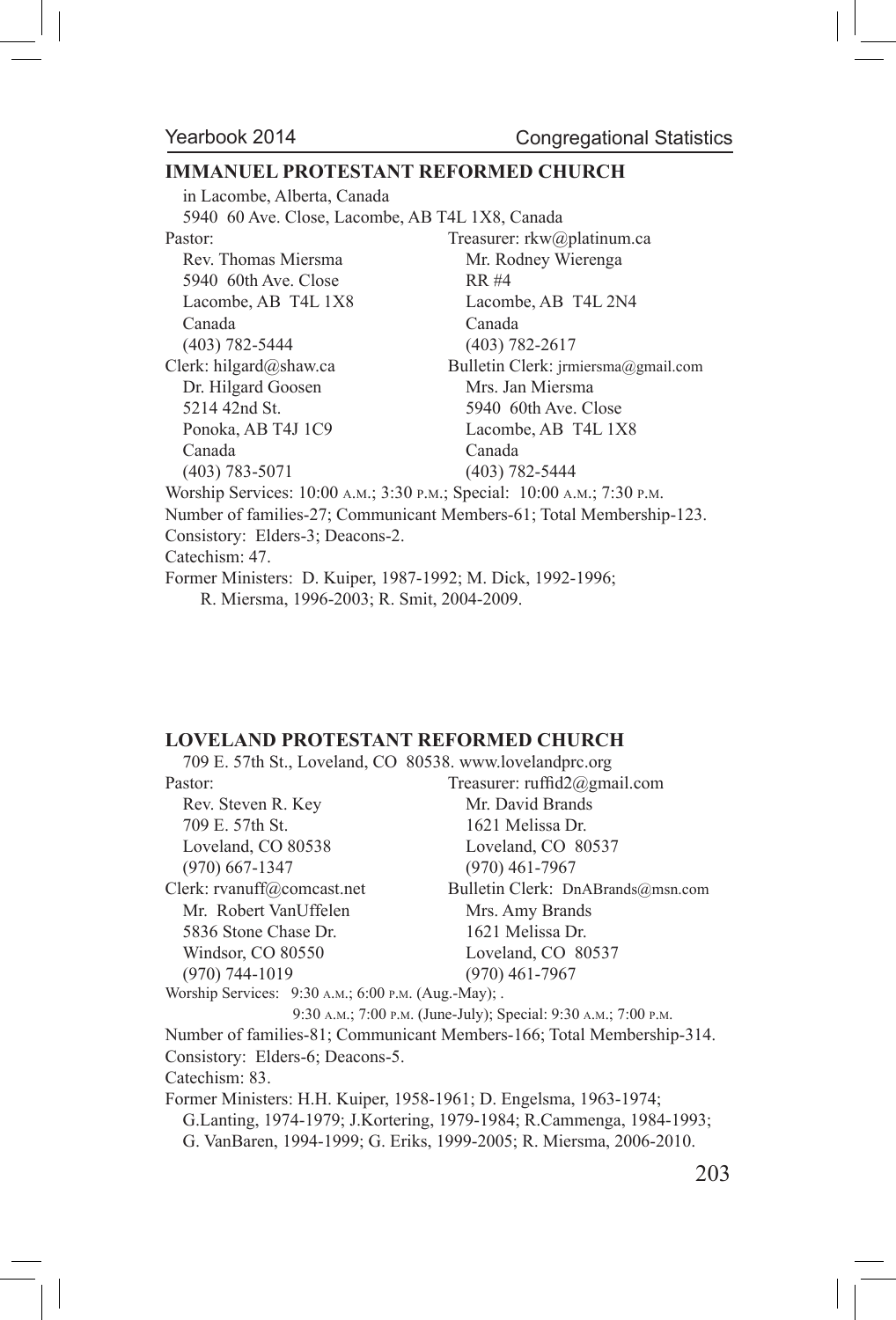#### **LYNDEN PROTESTANT REFORMED CHURCH**

315 North Park St., Lynden, WA 98264. (360) 354-4337

Pastor: Treasurer: lcvdt4@comcast.net Rev. Ronald Hanko Mr. Loren VanDenTop 317 N. Park St. 4955 Hannegan Rd. Lynden, WA 98264 Bellingham, WA 98226 (360) 354-4337 (360) 398-2576 Clerk: lyndenprcclerk@outlook.com Bulletin Clerk: fredncathy@juno.com Mr. John Heystek Mrs. Fred Hanko 1518 Abbott Rd. P.O. Box 584 Lynden, WA 98264 Everson, WA 98247 (360) 354-7021 (360) 996-7950 Worship Services: 10:00 a.m.; 5:00 p.m.; Special: 10:00 a.m.; 7:00 p.m. Number of families-28; Communicant Members-66; Total Membership-105. Consistory: Elders-3; Deacons-2. Catechism: 28. Former Ministers: R.C. Harbach, 1955-1963; B. Woudenberg, 1965-1976; D.H. Kuiper, 1976-1984; C. Haak, 1986-1994; M. Joostens, 1995-2000.

#### **PEACE PROTESTANT REFORMED CHURCH** in Lansing, IL

| 18423 Stony Island Ave., Lansing, IL 60438. www.peaceprc.org (708) 418-0210 |                                   |
|-----------------------------------------------------------------------------|-----------------------------------|
| Pastor:                                                                     | Treasurer: stephanjdj@hotmail.com |
| Rev. Clayton Spronk                                                         | Mr. Stephan DeJong                |
| 18425 Stony Island Ave.                                                     | 24141 Volbrecht Rd.               |
| Lansing, IL $60438$                                                         | Crete, IL 60417                   |
| $(708)$ 418-0210                                                            | $(708)$ 367-1534                  |
| Clerk: elderbtwarner@hotmail.com Bulletin Clerk: carriebosman@att.net       |                                   |
| Mr. Barry Warner                                                            | Mrs. Caroline Bosman              |
| 60 Summerhill Dr.                                                           | 1445 Lake St.                     |
| Dyer, IN 46311                                                              | Dyer, IN 46311                    |
| $(219)$ 322-9773                                                            | $(219) 865 - 0866$                |
| Worship Services: 9:30 A.M.; 5:00 P.M.; Special: 9:30 A.M.; 7:00 P.M.       |                                   |
| Number of families-43; Communicant Members-102;                             |                                   |
| Total Membership-206.                                                       |                                   |
| Consistory: Elders-4; Deacons-4.                                            |                                   |
| Catechism: 51.                                                              |                                   |
| Former Minister: S. Houck, 1990-2007.                                       |                                   |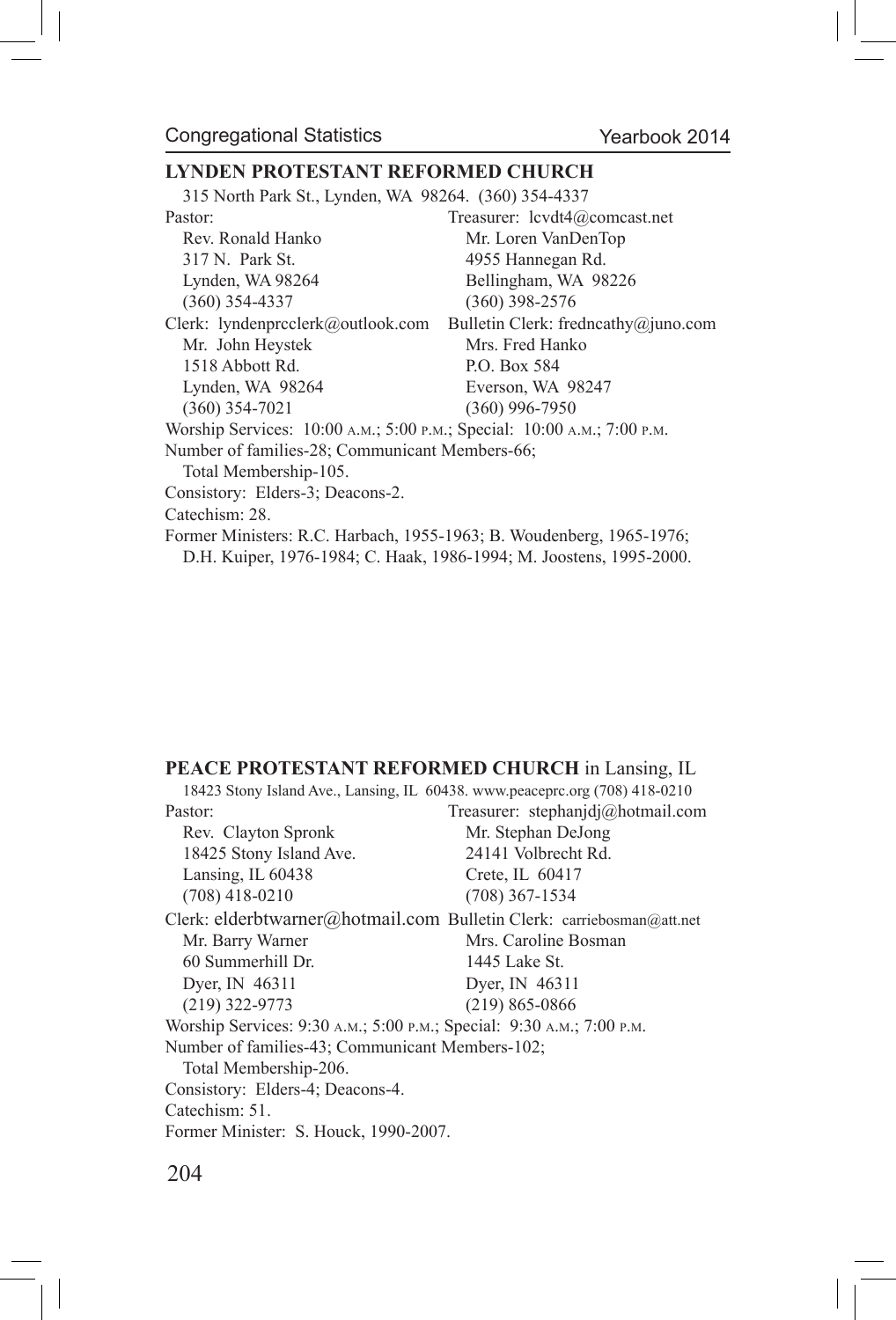#### **RANDOLPH PROTESTANT REFORMED CHURCH**

229 Hammond St., Randolph, WI (920) 326-5337

Mailing: 225 Pierce St.

Rev. Erik Guichelaar Mr. Eric DeVries 225 Pierce St. 464 N. 1st St. (920) 326-5642 (920) 326-3673

Pastor: Treasurer: endevries@yahoo.com Randolph, WI 53956 Randolph, WI 53956

Clerk: Jeffrey.krosschell@gmail.com Bulletin Clerk: rprc.bulletin@gmail.com Mr. Jeff Krosschell Miss Jackie Regnerus 140 George St. W1787 Hollnagel Rd. Randolph, WI 53956 Randolph, WI 53956 (920) 326-1903 (920) 348-5478

Worship Services: 9:30 a.m.; 2:00 p.m.; Special: 9:30 a.m.; 7:30 p.m.

Number of families-54; Communicant Members-124; Total Membership-216.

Consistory: Elders-4; Deacons-3.

Catechism: 62.

Former Ministers: G. Lubbers, 1944-1950; H.H. Kuiper, 1951-1954;

E. Emanuel, 1954-1959; G. VanBaren, 1962-1965;

D.H. Kuiper, 1967-1970; W. Bekkering, 1972-1977;

K. Koole, 1977-1982; J. Slopsema, 1982-1986; A. denHartog, 1987-1989;

S. Key, 1991-2000; D.J. Kuiper, 2001-2012.

### **SISTER CHURCHES**

#### **Covenant Evangelical Reformed Church in Singapore**

11, Jalan Mesin #04-00, Standard Industrial Building, Singapore 368813. Web page: www.cerc.org.sg Minister-on-Loan: Rev. Andrew Lanning Block 148 Bishan St. 11 #06-113 Singapore 570148 (011) 65 918333400 Clerk: kgwee121@gmail.com Treasurer: Gim theng@np.edu.sg Elder Lee Kong Wee Elder Wee Gim Theng Block 664A Jurong West St. 64 Block 57 Hume Avenue #12-260 #08-06 Parc Palais Singapore 641664 Singapore 598753 (011) 65-91542146 (011) 65-91916346 Worship Services: 9:30 a.m.; 2:00 p.m. Number of families-29; Communicant Members-115; Total Membership-141. Consistory: Elders-5; Deacons-2. Sister-church relationship established in June 2012.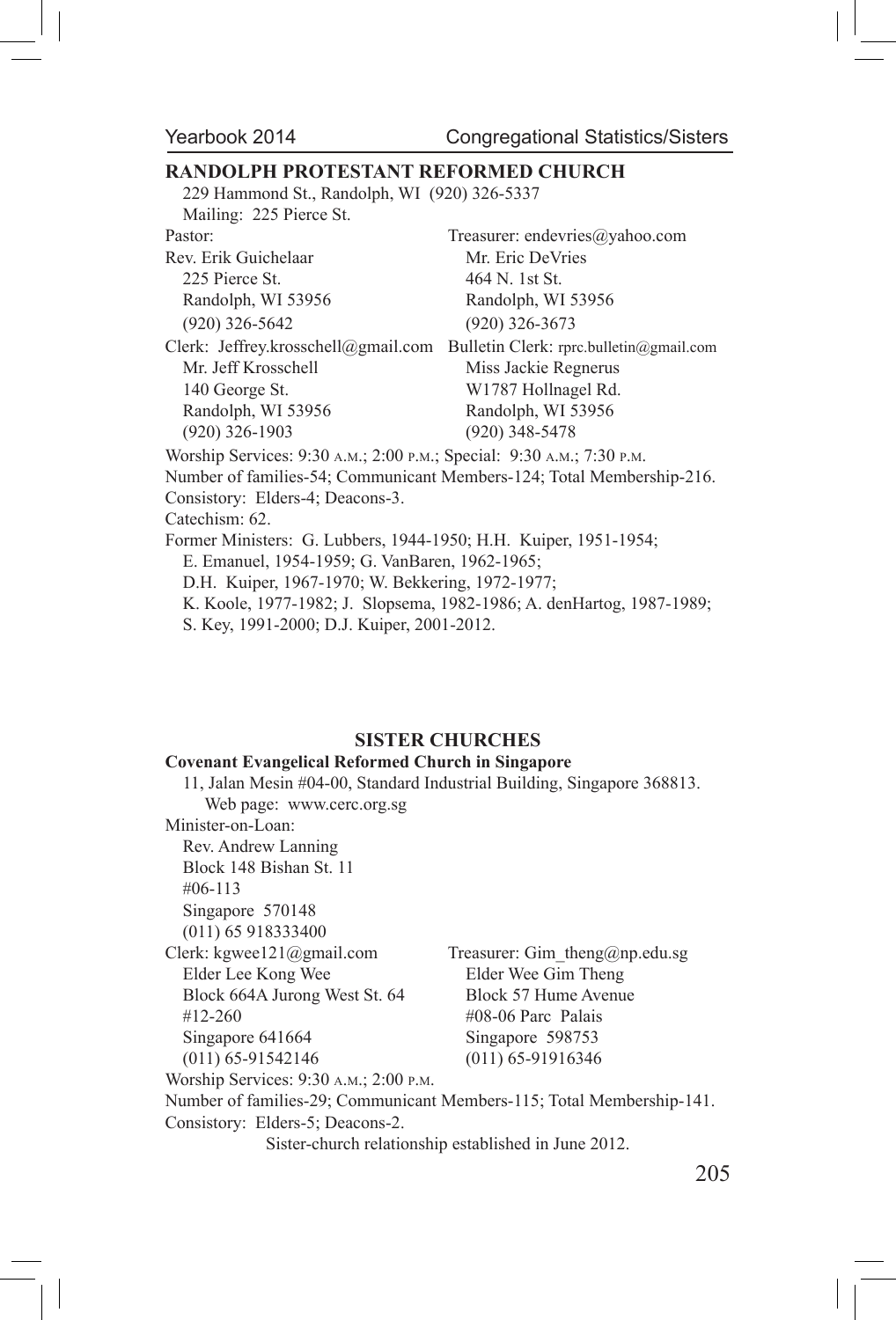#### Sister Churches/Seminary

# **Covenant Protestant Reformed Church of Northern Ireland** 83 Clarence St., Ballymena BT43 5DR, Northern Ireland (mail should be directed to pastor's address below) Web page: www.cprc.co.uk Pastor: pastor@cprc.co.uk Treasurer: topbanana1967@hotmail.co.uk Rev. Angus Stewart Mr. William Graham 7 Lislunnan Road 27 Woodside Rd. Kells, Ballymena Ballymena Co. Antrim BT42 3NR Co. Antrim BT42 3HX Northern Ireland Northern Ireland (01144) 28 25 891851 (01144) 28 25 643766 Clerk: briancrossett@hotmail.com Mr. Brian Crossett 50 Brookfield Heights Burnside, Ballyclare Co. Antrim BT39 0TS Northern Ireland (01144) 28 93 341198 Worship Services: 11:00 a.m.; 6:00 p.m. Number of families-14; Communicant Members-33; Total Membership-46. Consistory: Elders-2; Deacons-2. Catechism: 11 Sister-church relationship established in June 2007. **Limerick Reformed Fellowship (CPRC Mission Field)**

Worshiping at: Conradh na Gaeilge Hall Thomas St, Limerick City Missionary: martynmcgeown@gmail.com Rev. Martyn McGeown Apt. 10, Blk D, Ballycummin Village Limerick City, Co. Limerick, Republic of Ireland Worship Services: 11:00 a.m.; 5:30 p.m. Telephone: (011) 35361 635582

## **Seminary**

### **THEOLOGICAL SCHOOL** of the Protestant Reformed Churches 4949 Ivanrest Ave. SW, Wyoming, MI 49418 (616) 531-1490 fax: (616) 531-3033 E-mail: doezema@prca.org Professor Ronald L. Cammenga, cammenga@prca.org Dogmatics and Old Testament Professor Russell J. Dykstra, dykstra@prca.org Church History and New Testament Professor Barrett L. Gritters, gritters@prca.org Practical Theology and New Testament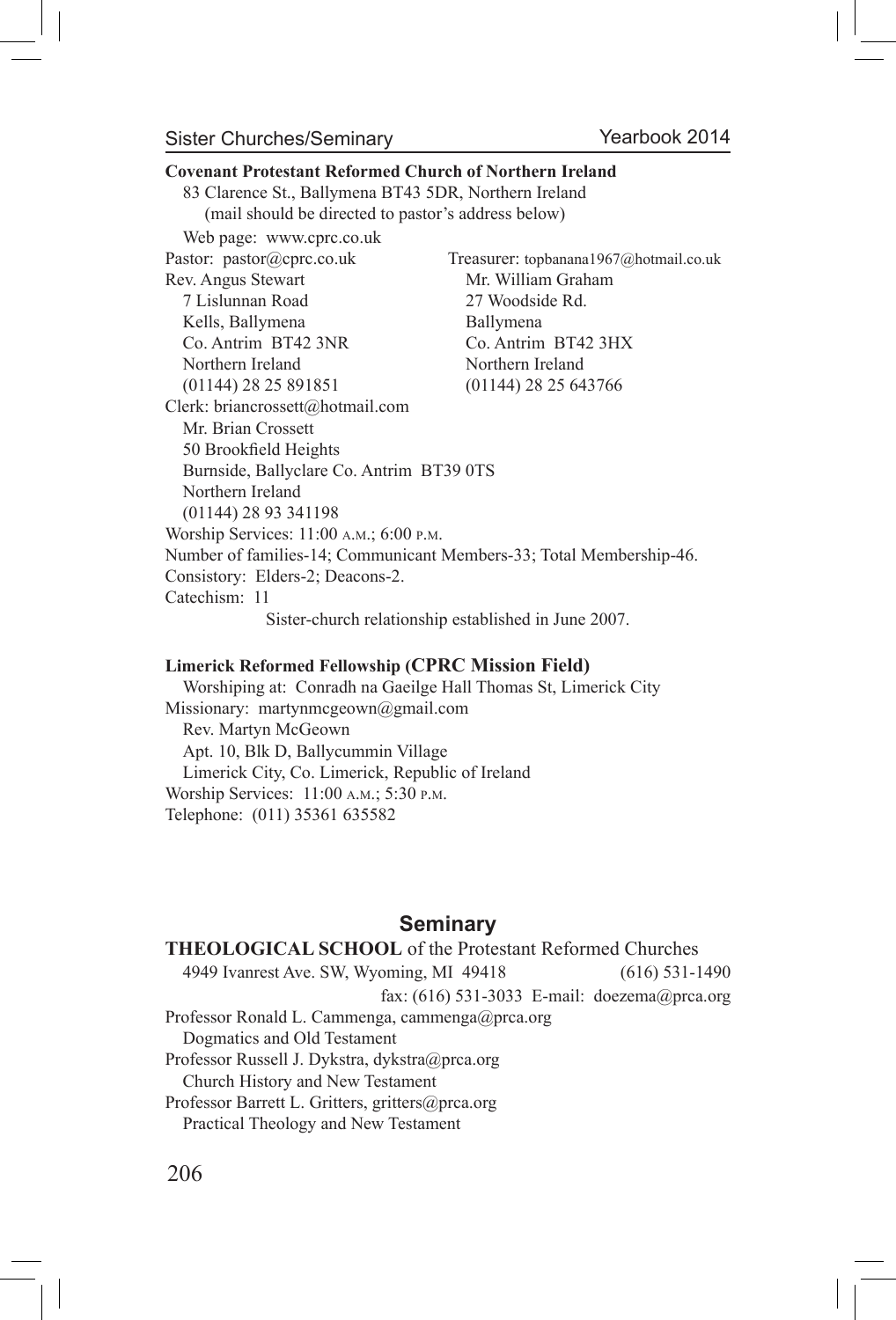# **Mission Fields**

**Philippines —** Missionaries: Rev. Richard Smit; Rev. Daniel Kleyn Calling Church: Doon Protestant Reformed Church April 9, 2014 *Protestant Reformed Churches in the Philippines* **Berean Protestant Reformed Church in the Philippines** Pastor: Rev. Vernon Ibe (011) 63 925 516-6421 Location: 281 Llang-llang St., Greenheights Subdivision, Barangay Mayamot, Antipolo City, Rizal 1870 Services: 10:30 a.m. and 1:00 p.m. **First Protestant Reformed Church in Bulacan** Pastor: Rev. John Flores (011) 63 922 947-4777 Location: Muzon, San Jose Del Monte Services: 8:30 a.m. and 10:45 a.m.

**Pittsburgh, Pennsylvania** — Missionary: Rev.Wilbur Bruinsma 216 Thornberry Dr., Pittsburgh, PA 15235. (412) 727-6811 Worshiping: 716 Atlantic Ave., Forest Hills, PA; 9:30 a.m., 5:00 p.m. Calling Church: Southwest Protestant Reformed Church (GR)

# **SUMMARY OF CONGREGATIONAL STATISTICS**

|  | Classis Classis | East West Denomination |
|--|-----------------|------------------------|
|  |                 |                        |
|  |                 |                        |
|  |                 |                        |
|  |                 |                        |
|  |                 |                        |
|  |                 |                        |
|  |                 |                        |
|  |                 |                        |
|  |                 |                        |
|  |                 |                        |